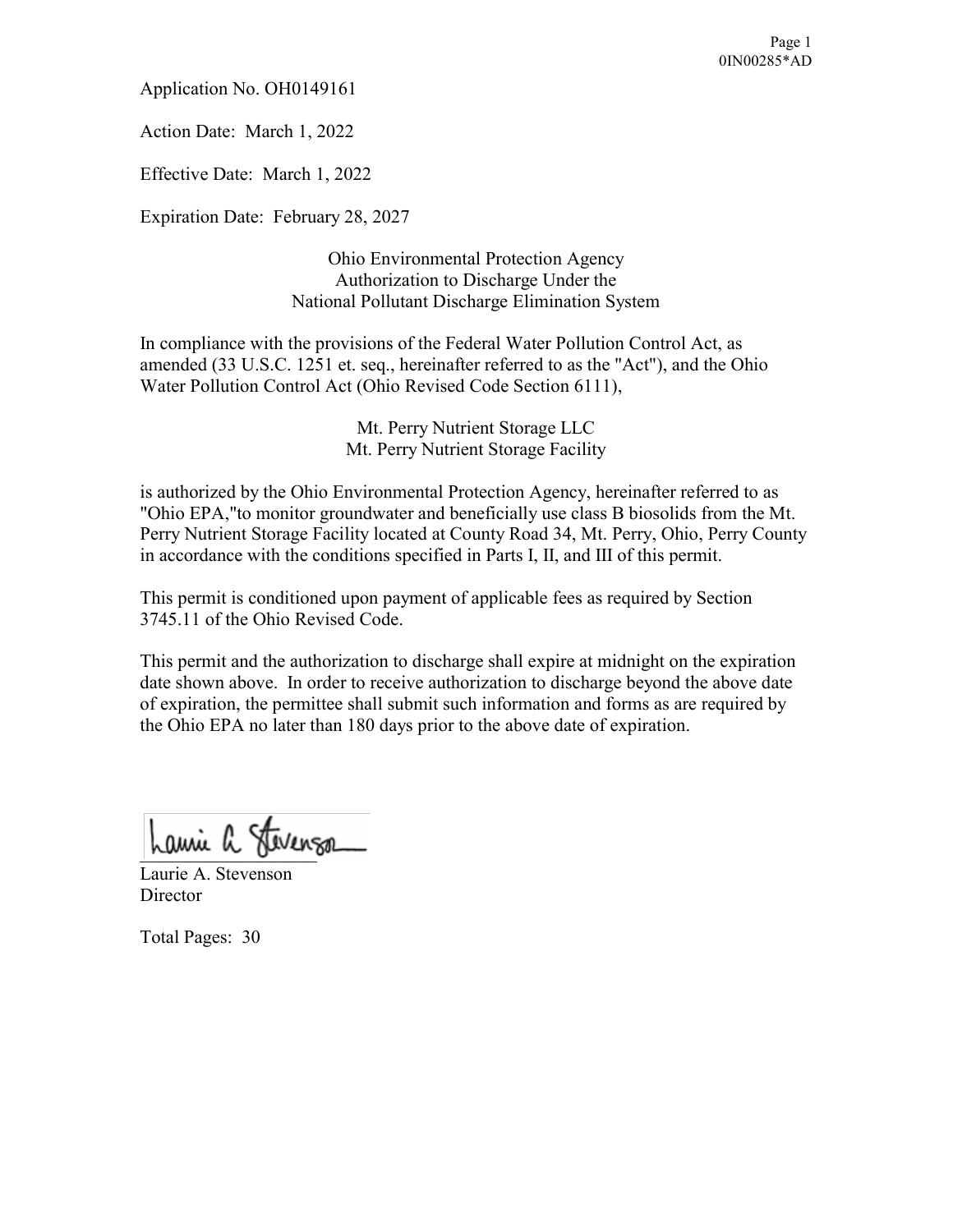# Part I, B. - BIOSOLIDS MONITORING REQUIREMENTS

1. Biosolids Monitoring. During the period beginning on the effective date of the permit and lasting until the expiration date, the permittee shall monitor the facility's final biosolids at Station Number 0IN00285581, and report to the Ohio EPA in accordance with the following table. See Part II, OTHER REQUIREMENTS, for location of sludge sampling.

# Table - Sludge Monitoring - 581 - Final

| <b>Effluent Characteristic</b>                          |                                |                          |                                      | <b>Discharge Limitations</b> |                          |                 |                          |                       | <b>Monitoring Requirements</b> |            |
|---------------------------------------------------------|--------------------------------|--------------------------|--------------------------------------|------------------------------|--------------------------|-----------------|--------------------------|-----------------------|--------------------------------|------------|
|                                                         |                                |                          | <b>Concentration Specified Units</b> |                              |                          | Loading* kg/day |                          | Measuring             | Sampling                       | Monitoring |
| Parameter                                               | Maximum Minimum Weekly Monthly |                          |                                      |                              | Daily                    | Weekly          | Monthly                  | Frequency             | Type                           | Months     |
| 00552 - Oil and Grease, Hexane Extr<br>Method - $mg/l$  |                                |                          |                                      |                              |                          |                 |                          | 1/Month               | Composite                      | All        |
| 00611 - Ammonia (NH3) In Sludge - mg/kg                 |                                |                          |                                      |                              |                          |                 |                          | 1/Month               | Composite                      | All        |
| 00627 - Nitrogen Kjeldahl, Total In Sludge<br>$-$ mg/kg |                                |                          |                                      |                              |                          |                 |                          | 1/Month               | Composite                      | All        |
| 00668 - Phosphorus, Total In Sludge -<br>mg/kg          |                                |                          |                                      |                              |                          |                 |                          | 1/Month               | Composite                      | All        |
| 00938 - Potassium In Sludge - mg/kg                     |                                |                          |                                      |                              |                          |                 |                          | 1/Month               | Composite                      | All        |
| 01003 - Arsenic, Total In Sludge - mg/kg                | 75                             | $\overline{\phantom{a}}$ | $\overline{\phantom{a}}$             | 41                           | $\overline{\phantom{a}}$ |                 | $\blacksquare$           | 1/Month               | Composite                      | All        |
| 01028 - Cadmium, Total In Sludge - mg/kg                | 85                             |                          |                                      | 39                           |                          |                 | $\blacksquare$           | 1/Month               | Composite                      | All        |
| 01043 - Copper, Total In Sludge - mg/kg                 | 4300                           | $\blacksquare$           | $\blacksquare$                       | 1500                         |                          |                 | $\sim$                   | 1/Month               | Composite                      | All        |
| 01052 - Lead, Total In Sludge - mg/kg                   | 840                            |                          | $\sim$                               | 300                          |                          |                 | $\sim$                   | 1/Month               | Composite                      | All        |
| 01068 - Nickel, Total In Sludge - mg/kg                 | 420                            |                          | $\blacksquare$                       | 420                          |                          |                 | $\sim$                   | 1/Month               | Composite                      | All        |
| 01093 - Zinc, Total In Sludge - mg/kg                   | 7500                           |                          | $\overline{\phantom{a}}$             | 2800                         |                          |                 | $\sim$                   | 1/Month               | Composite                      | All        |
| 01148 - Selenium, Total In Sludge - mg/kg               | 100                            |                          | $\blacksquare$                       | 100                          |                          |                 |                          | 1/Month               | Composite                      | All        |
| 31641 - Fecal Coliform in Sludge - MPN/G 2000000        |                                |                          |                                      |                              |                          |                 | $\sim$                   | 1/Month               | Multiple Grab                  | All        |
| 51129 - Sludge Fee Weight - dry tons                    |                                |                          |                                      |                              |                          |                 | $\sim$                   | 1/Month               | Total                          | All        |
| 70316 - Sludge Weight - Dry Tons                        |                                |                          |                                      |                              |                          |                 | $\overline{\phantom{a}}$ | 1/Month               | Total                          | All        |
| 70318 - Sludge Solids, Percent Total - %                |                                |                          |                                      |                              |                          |                 |                          | When Disch. Composite |                                | All        |
| 70322 - Sludge Solids, Percent Volatile - %             | $\blacksquare$                 |                          |                                      |                              |                          |                 | $\sim$                   | 1/Month               | Composite                      | All        |
| 71921 - Mercury, Total In Sludge - mg/kg                | 57                             |                          |                                      | 17                           |                          |                 |                          | 1/Month               | Composite                      | All        |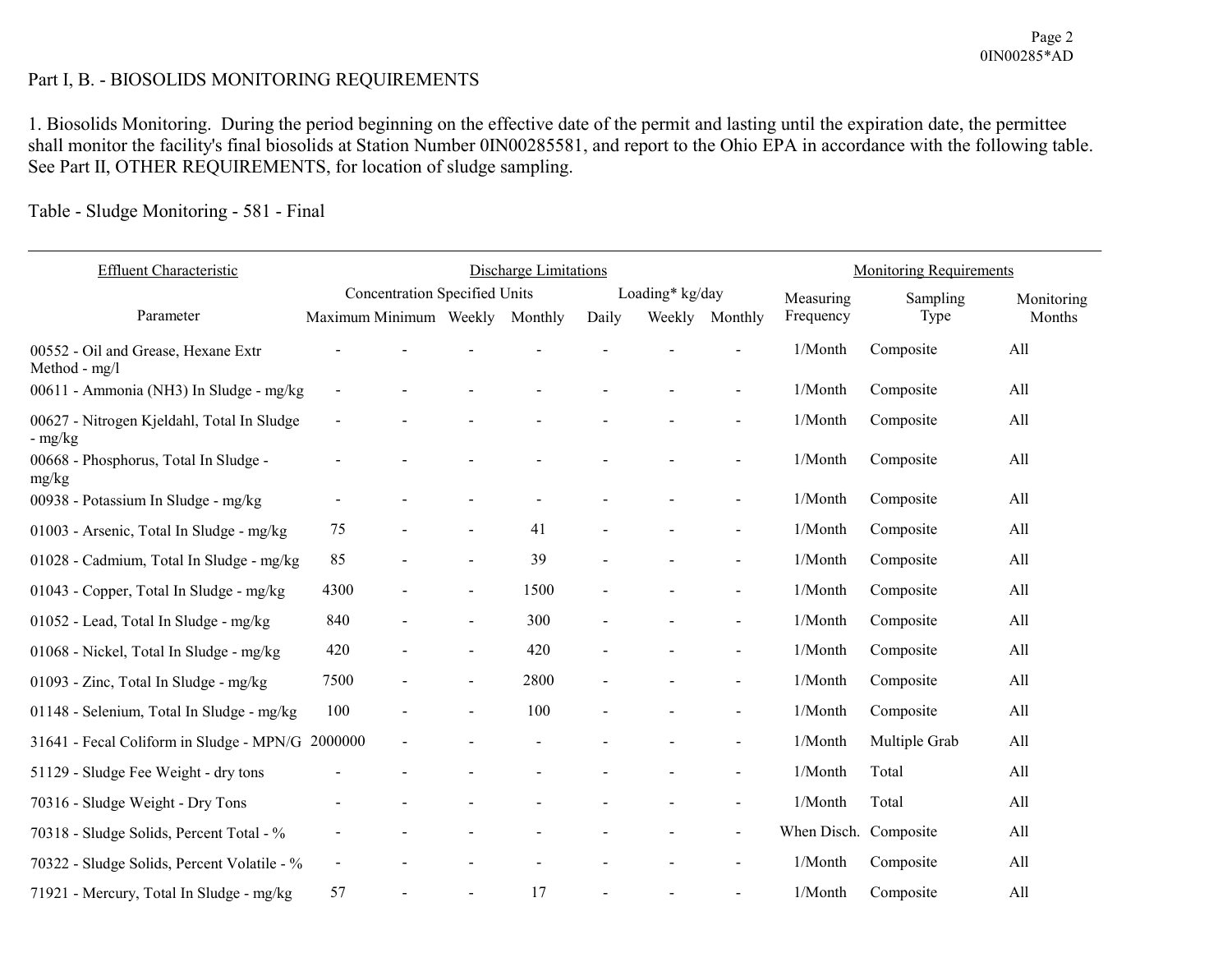Page 3 0IN00285\*AD

| <b>Effluent Characteristic</b>       | Discharge Limitations    |                                      |                          |         |                          |                          |                          | <b>Monitoring Requirements</b> |            |            |
|--------------------------------------|--------------------------|--------------------------------------|--------------------------|---------|--------------------------|--------------------------|--------------------------|--------------------------------|------------|------------|
|                                      |                          | <b>Concentration Specified Units</b> |                          |         |                          | Loading* kg/day          |                          | Measuring                      | Sampling   | Monitoring |
| Parameter                            |                          | Maximum Minimum                      | Weekly                   | Monthly | Daily                    | Weekly                   | Monthly                  | Frequency                      | Type       | Months     |
| 78465 - Molybdenum In Sludge - mg/kg | 75                       | $\overline{\phantom{0}}$             |                          | $\sim$  | $\overline{\phantom{0}}$ | $\overline{\phantom{0}}$ | $\sim$                   | $1/M$ onth                     | Composite  | All        |
| 82564 - Freeboard - feet             | $\overline{\phantom{0}}$ | 1.75                                 | $\overline{\phantom{a}}$ | $\sim$  | $\sim$                   | $\overline{\phantom{a}}$ | $\overline{\phantom{0}}$ | 1/Week                         | Calculated | All        |

NOTES for Station Number 0IN00285581:

a. Monitoring is required when Class B biosolids are removed from the facility for beneficial use. The monitoring data shall be reported monthly on each Electronic Discharge Monitoring Report (eDMR). The monitoring data can be collected at any time during the reporting period.

b. It is recommended that composite samples of the biosolids be collected and analyzed close enough to the time of beneficial use to be reflective of the biosolids' current quality, but not so close that the results of the analysis are not available prior to the beneficial use of biosolids.

c. Metal pollutant analysis must be completed during each reporting period, whether biosolids are removed from the treatment works or not, or the number of composite samples collected and reported shall be increased prior to the next beneficial use event to account for the reporting period(s) in which beneficial use did not occur, unless all previously accumulated biosolids have been removed and disposed of via a landfill or by transfer to another treatment works.

d. If no biosolids are removed during the month, for each reporting period the permittee shall report under station 581 by selecting the "No Discharge" box on the data entry form. Pin the eDMR.

e. Freeboard shall be reported weekly when the pond is at 50% or greater capacity.

f. Each day when biosolids are removed from the storage facility, a representative sample of biosolids shall be collected and analyzed for percent total solids. The test methodology used shall be from the latest edition, Part 2540 G of Standard Methods for the Examination of Water and Wastewater American Public Health Association, American Water Works Association, and Water Environment Federation.

g. To convert from gallons of liquid biosolids to dry tons of biosolids dry tons = gallons x 8.34 (lbs/gallon) x 0.0005 (tons/lb) x decimal fraction total solids.

h. Units of mg/kg are on a dry weight basis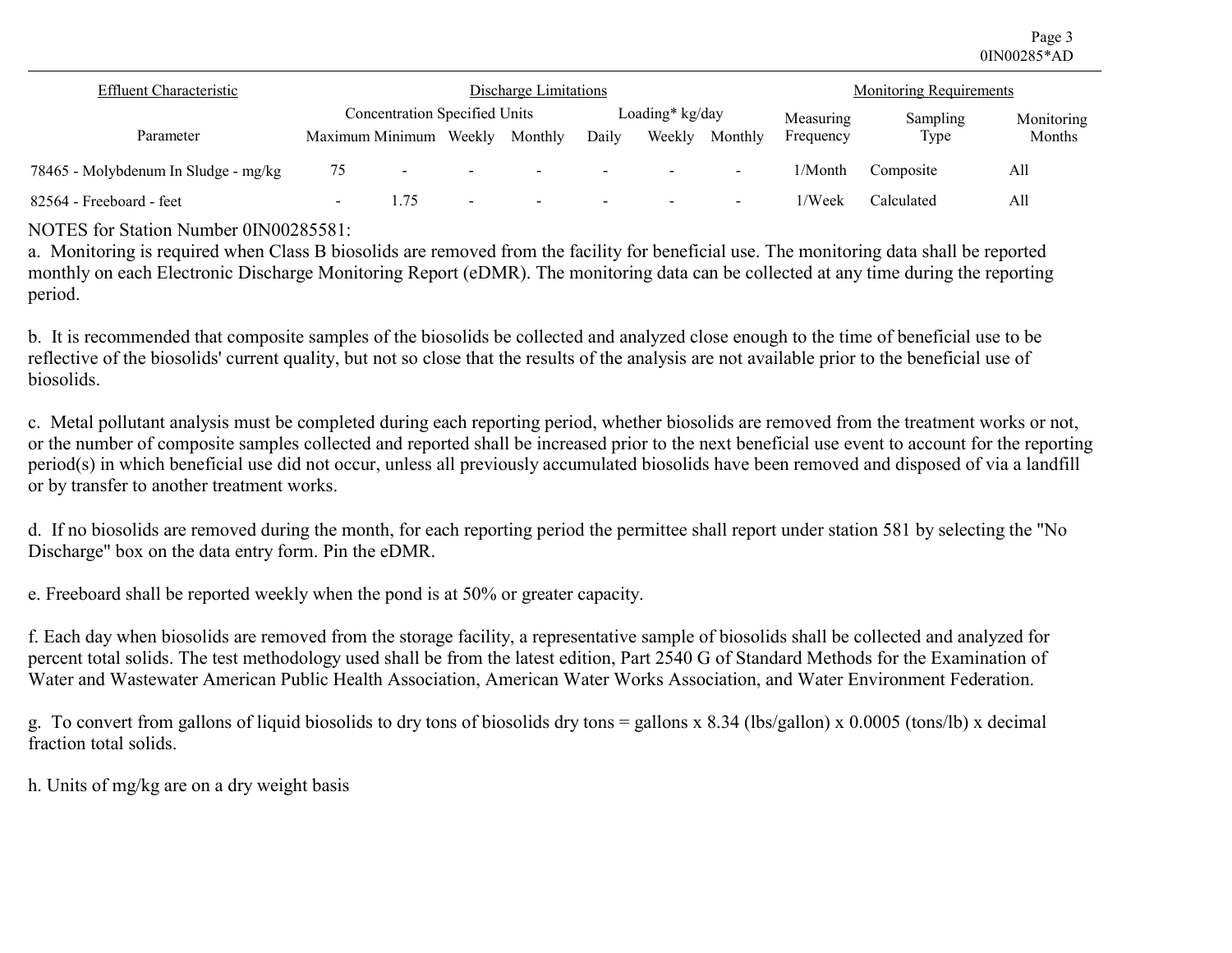# Part I, B. - WELL MONITORING REQUIREMENTS

2. Well Monitoring. During the period beginning on the effective date of the permit and lasting until the expiration date, the permittee shall monitor the Well at Station Number 0IN00285701, and report to the Ohio EPA in accordance with the following table. See Part II, OTHER REQUIREMENTS, for location of sampling.

Table - Well Monitoring - 701 - Final

| Effluent Characteristic                  |                                | <b>Discharge Limitations</b>         |  |  |       |                 | <b>Monitoring Requirements</b> |           |          |                                           |
|------------------------------------------|--------------------------------|--------------------------------------|--|--|-------|-----------------|--------------------------------|-----------|----------|-------------------------------------------|
|                                          |                                | <b>Concentration Specified Units</b> |  |  |       | Loading* kg/day |                                | Measuring | Sampling | Monitoring                                |
| Parameter                                | Maximum Minimum Weekly Monthly |                                      |  |  | Daily |                 | Weekly Monthly                 | Frequency | Type     | Months                                    |
| 00011 - Water Temperature - F            |                                |                                      |  |  |       |                 |                                | $2/Y$ ear | Grab     | Semi-annual -                             |
| 00094 - Conductivity - Umho/Cm           |                                |                                      |  |  |       |                 |                                | 2/Year    | Grab     | Semi-annual -                             |
| $00400 - pH - S.U.$                      |                                |                                      |  |  |       |                 |                                | $2/Y$ ear | Grab     | Semi-annual -                             |
| 00410 - Alkalinity, Total (CaCO3) - mg/l |                                |                                      |  |  |       |                 | $\overline{a}$                 | $2/Y$ ear | Grab     | Semi-annual -                             |
| 00610 - Nitrogen, Ammonia (NH3) - mg/l   |                                |                                      |  |  |       |                 | $\overline{a}$                 | 2/Year    | Grab     | Semi-annual -<br>$\overline{4}$           |
| 00615 - Nitrogen, Nitrite (NO2) - mg/l   |                                |                                      |  |  |       |                 |                                | 2/Year    | Grab     | Semi-annual -                             |
| 00620 - Nitrogen, Nitrate (NO3) - mg/l   |                                |                                      |  |  |       |                 |                                | 2/Year    | Grab     | Semi-annual -                             |
| 00625 - Nitrogen Kjeldahl, Total - mg/l  |                                |                                      |  |  |       |                 |                                | $2/Y$ ear | Grab     | Semi-annual -                             |
| 00665 - Phosphorus, Total (P) - mg/l     |                                |                                      |  |  |       |                 |                                | $2/Y$ ear | Grab     | Semi-annual -                             |
| 00916 - Calcium, Total (Ca) - mg/l       |                                |                                      |  |  |       |                 |                                | $2/Y$ ear | Grab     | Semi-annual -<br>4                        |
| 00927 - Magnesium, Total (Mg) - mg/l     |                                |                                      |  |  |       |                 |                                | 2/Year    | Grab     | Semi-annual -<br>$\overline{\mathcal{A}}$ |
| 00929 - Sodium, Total (Na) - mg/l        |                                |                                      |  |  |       |                 |                                | 2/Year    | Grab     | Semi-annual -                             |
| 00937 - Potassium, Total (K) - mg/l      |                                |                                      |  |  |       |                 |                                | $2/Y$ ear | Grab     | Semi-annual -                             |
| 00940 - Chloride, Total - mg/l           |                                |                                      |  |  |       |                 |                                | 2/Year    | Grab     | Semi-annual -                             |
| 00945 - Sulfate, (SO4) - mg/l            |                                |                                      |  |  |       |                 |                                | $2/Y$ ear | Grab     | Semi-annual -<br>$\overline{4}$           |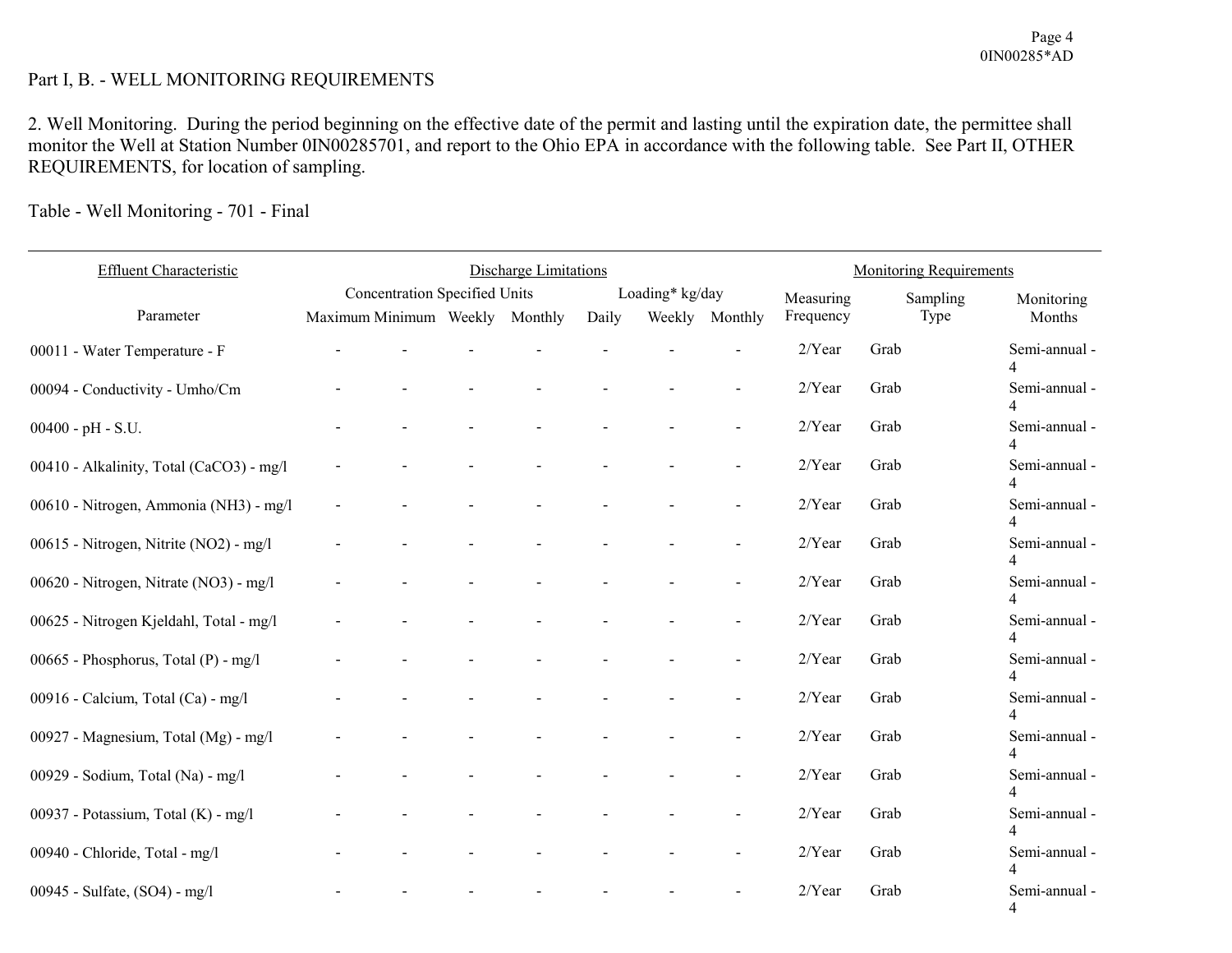Page 5 0IN00285\*AD

| <b>Effluent Characteristic</b>     |                                                      |        | Discharge Limitations    |                          |                          |                          |           | <b>Monitoring Requirements</b> |                    |
|------------------------------------|------------------------------------------------------|--------|--------------------------|--------------------------|--------------------------|--------------------------|-----------|--------------------------------|--------------------|
|                                    | <b>Concentration Specified Units</b>                 |        |                          |                          | Loading* kg/day          |                          | Measuring | Sampling                       | Monitoring         |
| Parameter                          | Maximum Minimum Weekly                               |        | Monthly                  | Daily                    | Weekly                   | Monthly                  | Frequency | Type                           | Months             |
| 31505 - Coliform, Total - #/100 ml | $\overline{\phantom{0}}$<br>$\overline{\phantom{0}}$ |        | $\overline{\phantom{a}}$ | $\overline{\phantom{0}}$ |                          | $\overline{\phantom{a}}$ | $2$ /Year | Grab                           | Semi-annual -      |
| 31648 - E. coli - #/100 ml         | $\overline{\phantom{0}}$<br>$\overline{\phantom{0}}$ | $\sim$ | $\overline{\phantom{0}}$ | $\overline{\phantom{0}}$ | $\overline{\phantom{a}}$ | $\overline{\phantom{0}}$ | $2/Y$ ear | Grab                           | Semi-annual -<br>4 |

NOTES for Station Number 0IN00285701

a. Significant Zone of Saturation: monitoring well MW-1. Up-gradient well.

b. Monitoring Months are Semi-Annual-4. : Collect and report samples during April or May and November or December, when the wells have sufficient volume for sampling.

c. Sampling must occur at all three monitoring wells on same day to complete a sampling set.

d. Initial background sampling is one full sample set of the three monitoring wells.

e. Biosolids are prohibited from being transferred to and stored within the Mt. Perry Nutrient Storage Pond until all the groundwater monitoring wells are initially sampled (see d. above) and the results from the chemical analysis of the samples are reported to Ohio EPA.

f. At this time, ground water availability is thought to be seasonally controlled. Therefore, the permit holder shall measure the static water level and attempt to sample this monitoring well every 6 weeks for the first two years of the pond's operation. When all the monitoring wells have a sufficient volume for sampling then sampling shall be performed. This frequency of sampling shall continue until a full set of 8 samples has been collected from the site's monitoring well network. After 8 samples have been collected, sampling frequency may be conducted on a semi-annual basis as stipulated in note "b" above. See Part II. Item FF.3. for reporting requirements for static water level and volume of water in well.

g. Groundwater sampling reports shall be submitted to the Ohio EPA Southeast District Office within 75 days of sample collection. See Part II, EE for contact information.

h. See Part II, Item Q, R, S, FF, GG & JJ.

i. Semi-Annual sampling is required beginning in year 2 of pond operation. A modification may be submitted to Ohio EPA for review and approval to reduce sampling after year 3 sampling and reporting is completed.

. j. Groundwater sampling reports shall be submitted to Ohio EPA Southeast District Office as detailed in the authorized "Groundwater Monitoring Plan for the Mt. Perry Nutrient Storage". See Part II, EE for contact information.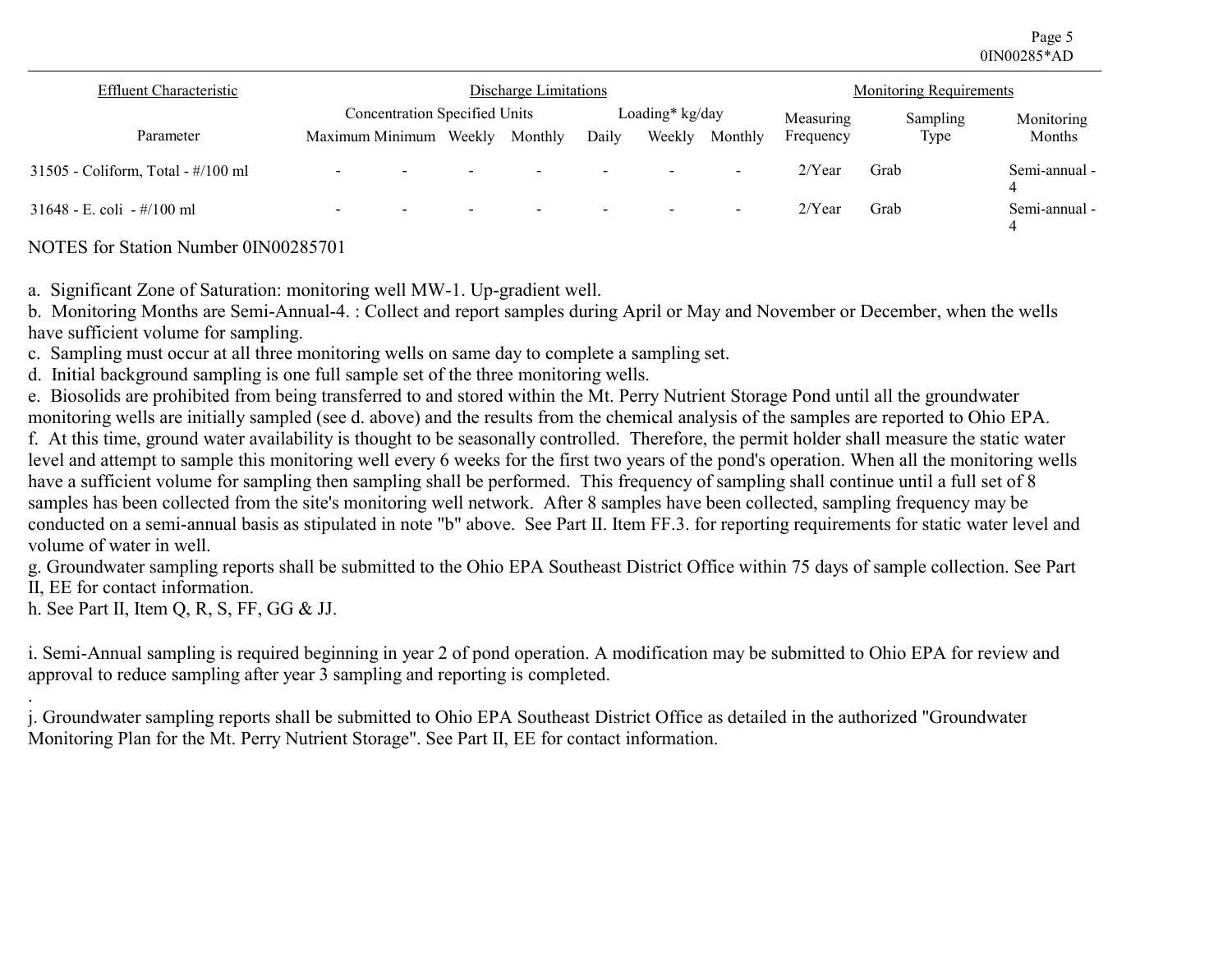# Part I, B. - WELL MONITORING REQUIREMENTS

3. Well Monitoring. During the period beginning on the effective date of the permit and lasting until the expiration date, the permittee shall monitor the Well at Station Number 0IN00285702, and report to the Ohio EPA in accordance with the following table. See Part II, OTHER REQUIREMENTS, for location of sampling.

Table - Well Monitoring - 702 - Final

| Effluent Characteristic                  |                        | <b>Discharge Limitations</b>         |  |         |       |                 | <b>Monitoring Requirements</b> |           |          |                                           |
|------------------------------------------|------------------------|--------------------------------------|--|---------|-------|-----------------|--------------------------------|-----------|----------|-------------------------------------------|
|                                          |                        | <b>Concentration Specified Units</b> |  |         |       | Loading* kg/day |                                | Measuring | Sampling | Monitoring                                |
| Parameter                                | Maximum Minimum Weekly |                                      |  | Monthly | Daily | Weekly          | Monthly                        | Frequency | Type     | Months                                    |
| 00011 - Water Temperature - F            |                        |                                      |  |         |       |                 |                                | $2/Y$ ear | Grab     | Semi-annual -                             |
| 00094 - Conductivity - Umho/Cm           |                        |                                      |  |         |       |                 |                                | $2/Y$ ear | Grab     | Semi-annual -                             |
| $00400 - pH - S.U.$                      |                        |                                      |  |         |       |                 |                                | $2/Y$ ear | Grab     | Semi-annual -                             |
| 00410 - Alkalinity, Total (CaCO3) - mg/l |                        |                                      |  |         |       |                 | $\overline{\phantom{a}}$       | $2/Y$ ear | Grab     | Semi-annual -<br>4                        |
| 00610 - Nitrogen, Ammonia (NH3) - mg/l   |                        |                                      |  |         |       |                 |                                | 2/Year    | Grab     | Semi-annual -<br>$\overline{4}$           |
| 00615 - Nitrogen, Nitrite (NO2) - mg/l   |                        |                                      |  |         |       |                 |                                | 2/Year    | Grab     | Semi-annual -                             |
| 00620 - Nitrogen, Nitrate (NO3) - mg/l   |                        |                                      |  |         |       |                 |                                | $2/Y$ ear | Grab     | Semi-annual -                             |
| 00625 - Nitrogen Kjeldahl, Total - mg/l  |                        |                                      |  |         |       |                 |                                | 2/Year    | Grab     | Semi-annual -                             |
| 00665 - Phosphorus, Total (P) - mg/l     |                        |                                      |  |         |       |                 |                                | 2/Year    | Grab     | Semi-annual -                             |
| 00916 - Calcium, Total (Ca) - mg/l       |                        |                                      |  |         |       |                 |                                | $2/Y$ ear | Grab     | Semi-annual -<br>4                        |
| 00927 - Magnesium, Total (Mg) - mg/l     |                        |                                      |  |         |       |                 | $\overline{\phantom{a}}$       | 2/Year    | Grab     | Semi-annual -<br>$\overline{\mathcal{A}}$ |
| 00929 - Sodium, Total (Na) - mg/l        |                        |                                      |  |         |       |                 |                                | 2/Year    | Grab     | Semi-annual -                             |
| 00937 - Potassium, Total (K) - mg/l      |                        |                                      |  |         |       |                 |                                | 2/Year    | Grab     | Semi-annual -                             |
| 00940 - Chloride, Total - mg/l           |                        |                                      |  |         |       |                 |                                | 2/Year    | Grab     | Semi-annual -                             |
| 00945 - Sulfate, (SO4) - mg/l            |                        |                                      |  |         |       |                 |                                | $2/Y$ ear | Grab     | Semi-annual -<br>4                        |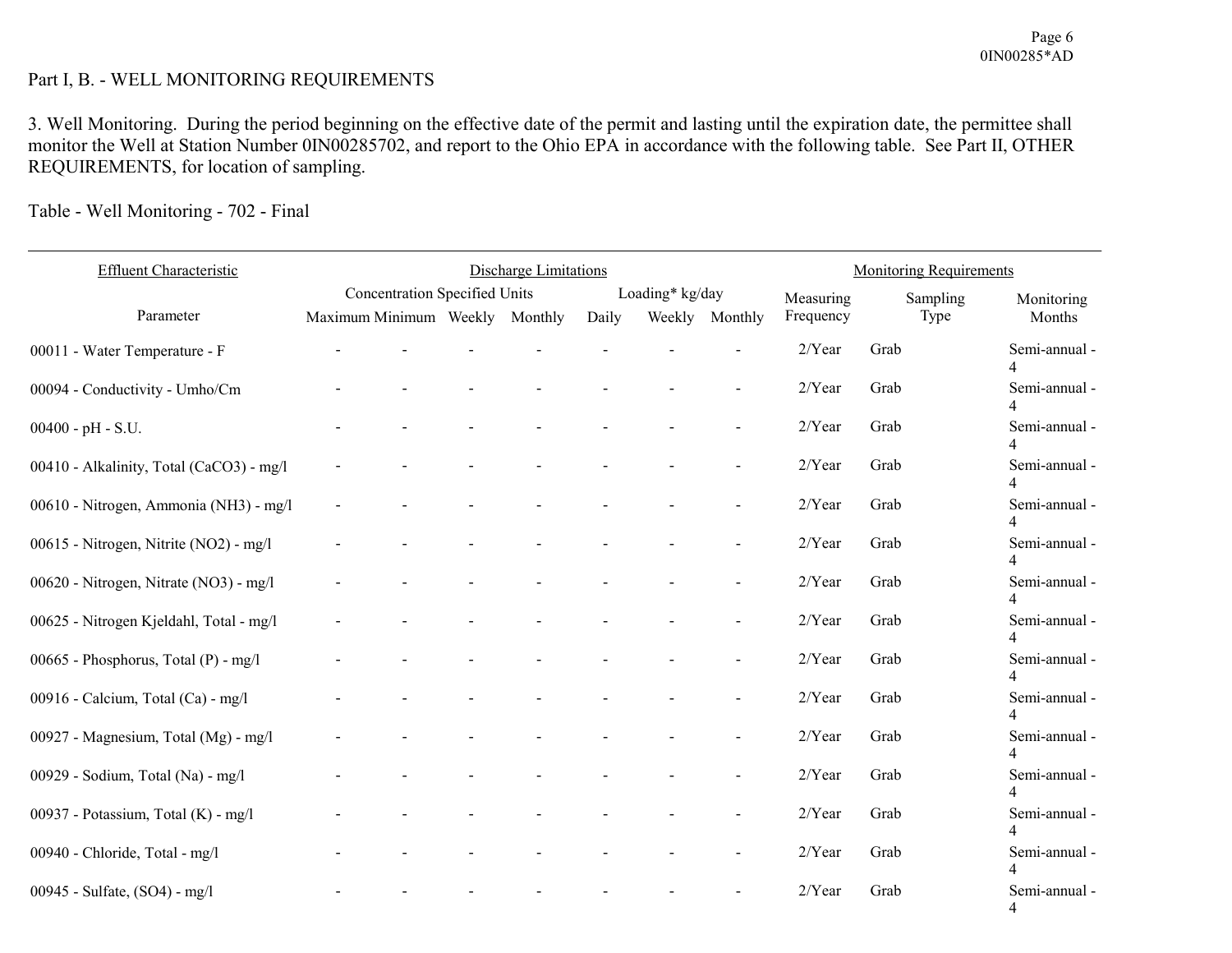Page 7 0IN00285\*AD

| <b>Effluent Characteristic</b>     |                                      | Discharge Limitations    |                          | <b>Monitoring Requirements</b> |                 |                          |           |          |                    |
|------------------------------------|--------------------------------------|--------------------------|--------------------------|--------------------------------|-----------------|--------------------------|-----------|----------|--------------------|
|                                    | <b>Concentration Specified Units</b> |                          |                          |                                | Loading* kg/day |                          | Measuring | Sampling | Monitoring         |
| Parameter                          | Maximum Minimum                      | Weekly                   | Monthly                  | Daily                          | Weekly          | Monthly                  | Frequency | Type     | Months             |
| 31505 - Coliform, Total - #/100 ml | $\overline{\phantom{0}}$             |                          | $\overline{\phantom{0}}$ |                                |                 | $\overline{\phantom{0}}$ | $2$ /Year | Grab     | Semi-annual -      |
| 31648 - E. coli <i>-</i> #/100 ml  | $\overline{\phantom{0}}$<br>$\sim$   | $\overline{\phantom{0}}$ | $\overline{\phantom{0}}$ | $\overline{\phantom{0}}$       |                 | $\overline{\phantom{0}}$ | $2$ /Year | Grab     | Semi-annual -<br>4 |

NOTES for Station Number 0IN00285702

a. Significant Zone of Saturation: monitoring well MW-2. Down-gradient well.

b. Monitoring Months are Semi-Annual-4. : Collect and report samples during April or May and November or December, when the wells have sufficient volume for sampling.

c. Sampling must occur at all three monitoring wells on same day to complete a sampling set.

d. Initial background sampling is one full sample set of the three monitoring wells.

e. Biosolids are prohibited from being transferred to and stored within the Mt. Perry Nutrient Storage Pond until all the groundwater monitoring wells are initially sampled (see d. above) and the results from the chemical analysis of the samples are reported to Ohio EPA.

f. At this time, ground water availability is thought to be seasonally controlled. Therefore, the permit holder shall measure the static water level and attempt to sample this monitoring well every 6 weeks for the first two years of the pond's operation. When all the monitoring wells have a sufficient volume for sampling then sampling shall be performed. This frequency of sampling shall continue until a full set of 8 samples has been collected from the site's monitoring well network. After 8 samples have been collected, sampling frequency may be conducted on a semi-annual basis as stipulated in note "b" above. See Part II. Item FF.3. for reporting requirements for static water level and volume of water in well.

g. Groundwater sampling reports shall be submitted to the Ohio EPA Southeast District Office within 75 days of sample collection. See Part II, EE for contact information.

h. See Part II, Item Q, R, S, FF, GG & JJ

i. Semi-Annual sampling is required beginning in year 2 of pond operation. A modification may be submitted to Ohio EPA for review and approval to reduce sampling after year 3 sampling and reporting is completed.

. j. Groundwater sampling reports shall be submitted to Ohio EPA Southeast District Office as detailed in the authorized "Groundwater Monitoring Plan for the Mt. Perry Nutrient Storage". See Part II, EE for contact information.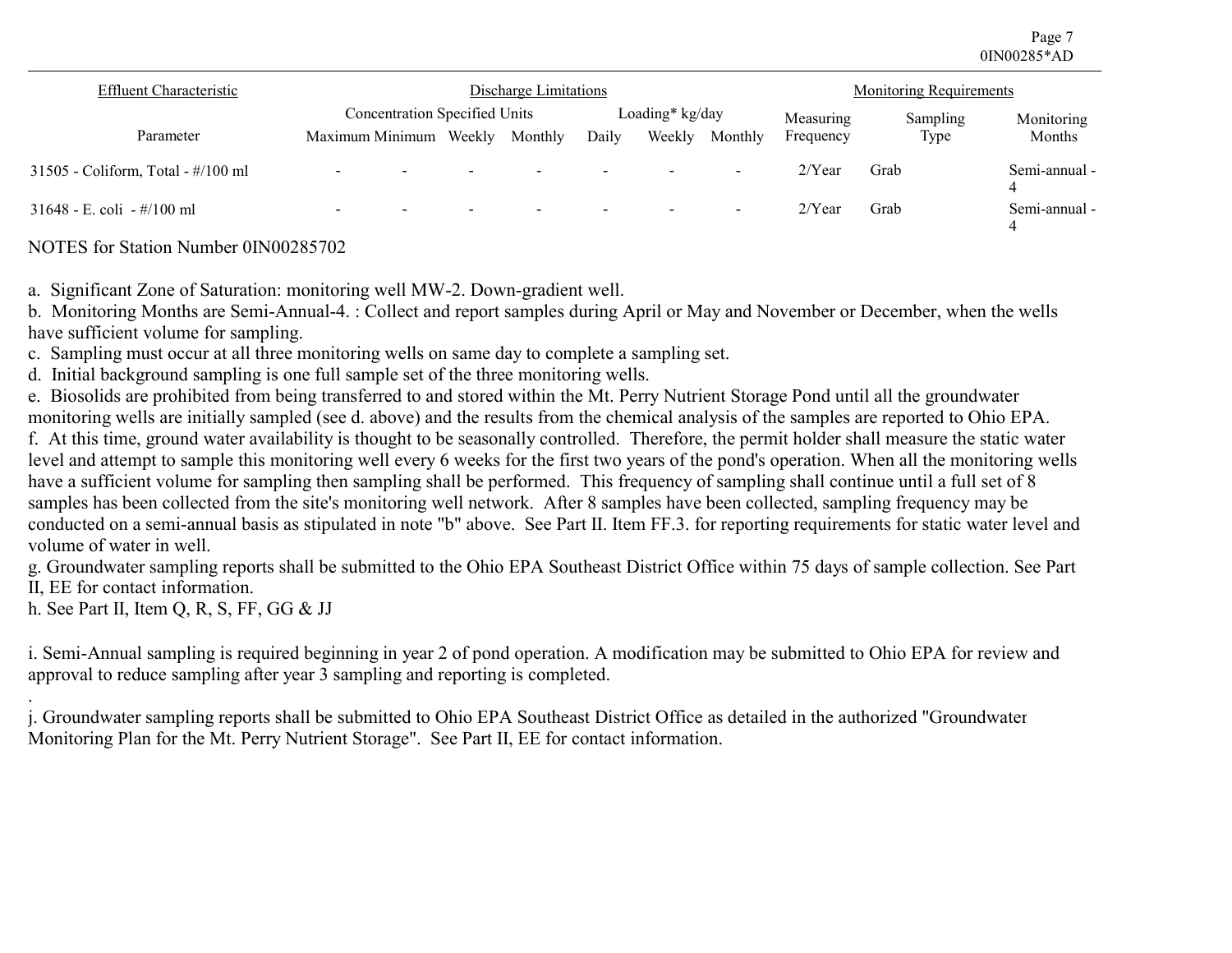# Part I, B. - WELL MONITORING REQUIREMENTS

4. Well Monitoring. During the period beginning on the effective date of the permit and lasting until the expiration date, the permittee shall monitor the Well at Station Number 0IN00285703, and report to the Ohio EPA in accordance with the following table. See Part II, OTHER REQUIREMENTS, for location of sampling.

Table - Well Monitoring - 703 - Final

| Effluent Characteristic                  |                                | <b>Discharge Limitations</b>         |  |  |       |                 | <b>Monitoring Requirements</b> |           |          |                                           |
|------------------------------------------|--------------------------------|--------------------------------------|--|--|-------|-----------------|--------------------------------|-----------|----------|-------------------------------------------|
|                                          |                                | <b>Concentration Specified Units</b> |  |  |       | Loading* kg/day |                                | Measuring | Sampling | Monitoring                                |
| Parameter                                | Maximum Minimum Weekly Monthly |                                      |  |  | Daily |                 | Weekly Monthly                 | Frequency | Type     | Months                                    |
| 00011 - Water Temperature - F            |                                |                                      |  |  |       |                 |                                | 2/Year    | Grab     | Semi-annual -                             |
| 00094 - Conductivity - Umho/Cm           |                                |                                      |  |  |       |                 |                                | 2/Year    | Grab     | Semi-annual -                             |
| $00400 - pH - S.U.$                      |                                |                                      |  |  |       |                 |                                | $2/Y$ ear | Grab     | Semi-annual -                             |
| 00410 - Alkalinity, Total (CaCO3) - mg/l |                                |                                      |  |  |       |                 | $\overline{a}$                 | $2/Y$ ear | Grab     | Semi-annual -                             |
| 00610 - Nitrogen, Ammonia (NH3) - mg/l   |                                |                                      |  |  |       |                 | $\overline{a}$                 | 2/Year    | Grab     | Semi-annual -<br>$\overline{4}$           |
| 00615 - Nitrogen, Nitrite (NO2) - mg/l   |                                |                                      |  |  |       |                 |                                | 2/Year    | Grab     | Semi-annual -                             |
| 00620 - Nitrogen, Nitrate (NO3) - mg/l   |                                |                                      |  |  |       |                 |                                | 2/Year    | Grab     | Semi-annual -                             |
| 00625 - Nitrogen Kjeldahl, Total - mg/l  |                                |                                      |  |  |       |                 |                                | 2/Year    | Grab     | Semi-annual -                             |
| 00665 - Phosphorus, Total (P) - mg/l     |                                |                                      |  |  |       |                 |                                | $2/Y$ ear | Grab     | Semi-annual -                             |
| 00916 - Calcium, Total (Ca) - mg/l       |                                |                                      |  |  |       |                 |                                | 2/Year    | Grab     | Semi-annual -<br>4                        |
| 00927 - Magnesium, Total (Mg) - mg/l     |                                |                                      |  |  |       |                 |                                | 2/Year    | Grab     | Semi-annual -<br>$\overline{\mathcal{A}}$ |
| 00929 - Sodium, Total (Na) - mg/l        |                                |                                      |  |  |       |                 |                                | 2/Year    | Grab     | Semi-annual -                             |
| 00937 - Potassium, Total (K) - mg/l      |                                |                                      |  |  |       |                 |                                | 2/Year    | Grab     | Semi-annual -                             |
| 00940 - Chloride, Total - mg/l           |                                |                                      |  |  |       |                 |                                | 2/Year    | Grab     | Semi-annual -                             |
| 00945 - Sulfate, (SO4) - mg/l            |                                |                                      |  |  |       |                 |                                | 2/Year    | Grab     | Semi-annual -<br>$\overline{4}$           |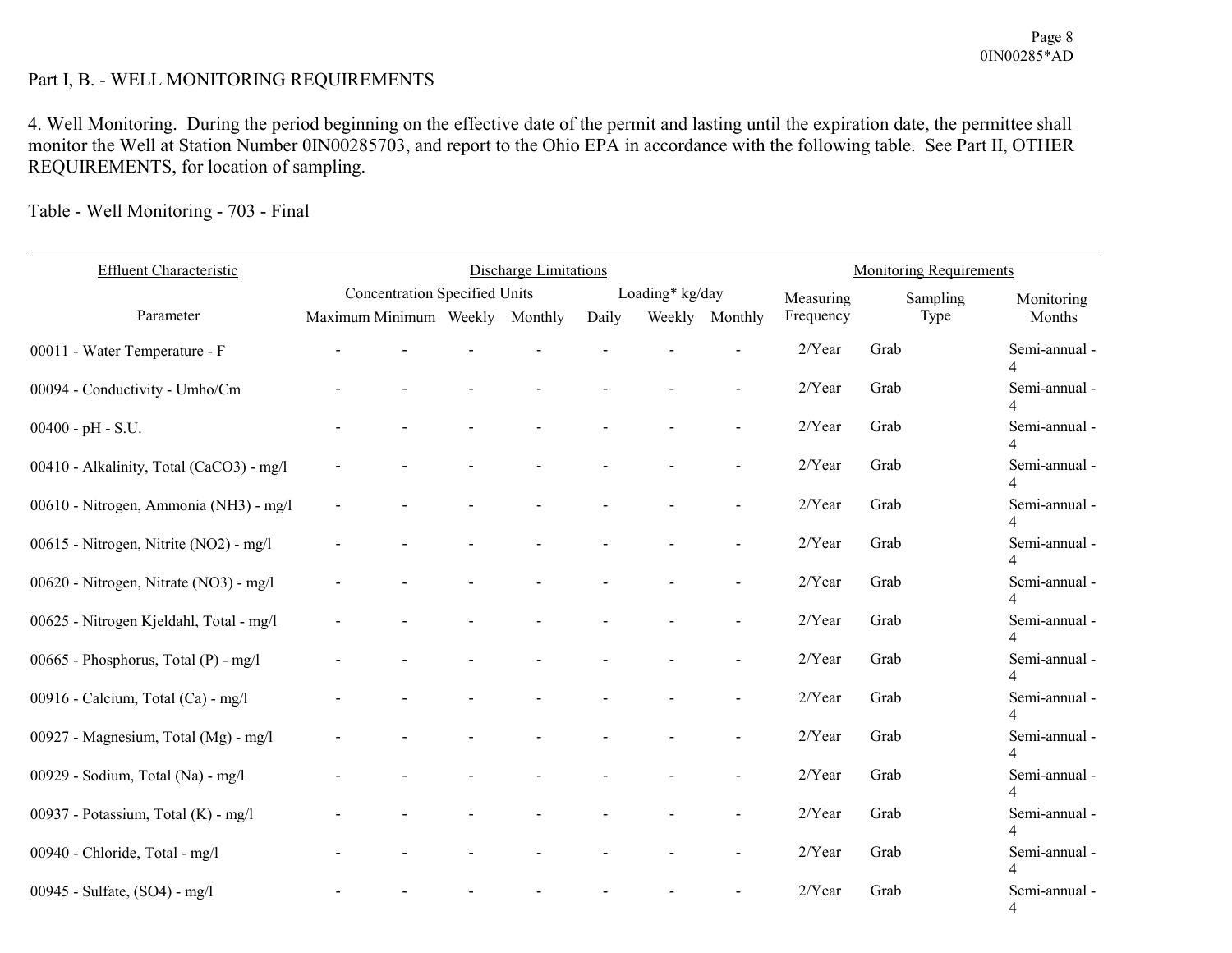Page 9 0IN00285\*AD

| Effluent Characteristic            | Discharge Limitations                                |        |         |                          |                 | <b>Monitoring Requirements</b> |           |          |                    |
|------------------------------------|------------------------------------------------------|--------|---------|--------------------------|-----------------|--------------------------------|-----------|----------|--------------------|
|                                    | <b>Concentration Specified Units</b>                 |        |         |                          | Loading* kg/day |                                | Measuring | Sampling | Monitoring         |
| Parameter                          | Maximum Minimum                                      | Weekly | Monthly | Daily                    | Weekly          | Monthly                        | Frequency | Type     | Months             |
| 31505 - Coliform, Total - #/100 ml | $\overline{\phantom{0}}$<br>$\overline{\phantom{0}}$ |        | $\sim$  | $\overline{\phantom{0}}$ |                 | $\overline{\phantom{a}}$       | $2$ /Year | Grab     | Semi-annual -      |
| 31648 - E. coli - #/100 ml         | $\overline{\phantom{0}}$<br>-                        |        | -       |                          |                 | $\overline{\phantom{0}}$       | $2$ /Year | Grab     | Semi-annual -<br>4 |

NOTES for Station Number 0IN00285703

a. Significant Zone of Saturation: monitoring well MW-3. Down-gradient well.

b. Monitoring Months are Semi-Annual-4. : Collect and report samples during April or May and November or December, when the wells have sufficient volume for sampling.

c. Sampling must occur at all three monitoring wells on same day to complete a sampling set.

d. Initial background sampling is one full sample set of the three monitoring wells.

e. Biosolids are prohibited from being transferred to and stored within the Mt. Perry Nutrient Storage Pond until all the groundwater monitoring wells are initially sampled (see d. above) and the results from the chemical analysis of the samples are reported to Ohio EPA.

f. At this time, ground water availability is thought to be seasonally controlled. Therefore, the permit holder shall measure the static water level and attempt to sample this monitoring well every 6 weeks for the first two years of the pond's operation. When all the monitoring wells have a sufficient volume for sampling then sampling shall be performed. This frequency of sampling shall continue until a full set of 8 samples has been collected from the site's monitoring well network. After 8 samples have been collected, sampling frequency may be conducted on a semi-annual basis as stipulated in note "b" above. See Part II. Item FF.3. for reporting requirements for static water level and volume of water in well.

g. Groundwater sampling reports shall be submitted to the Ohio EPA Southeast District Office within 75 days of sample collection. See Part II, EE for contact information.

h. See Part II, Item Q, R, S, FF, GG & JJ

i. Semi-Annual sampling is required beginning in year 2 of pond operation. A modification may be submitted to Ohio EPA for review and approval to reduce sampling after year 3 sampling and reporting is completed.

. j. Groundwater sampling reports shall be submitted to Ohio EPA Southeast District Office as detailed in the authorized "Groundwater Monitoring Plan for the Mt. Perry Nutrient Storage". See Part II, EE for contact information.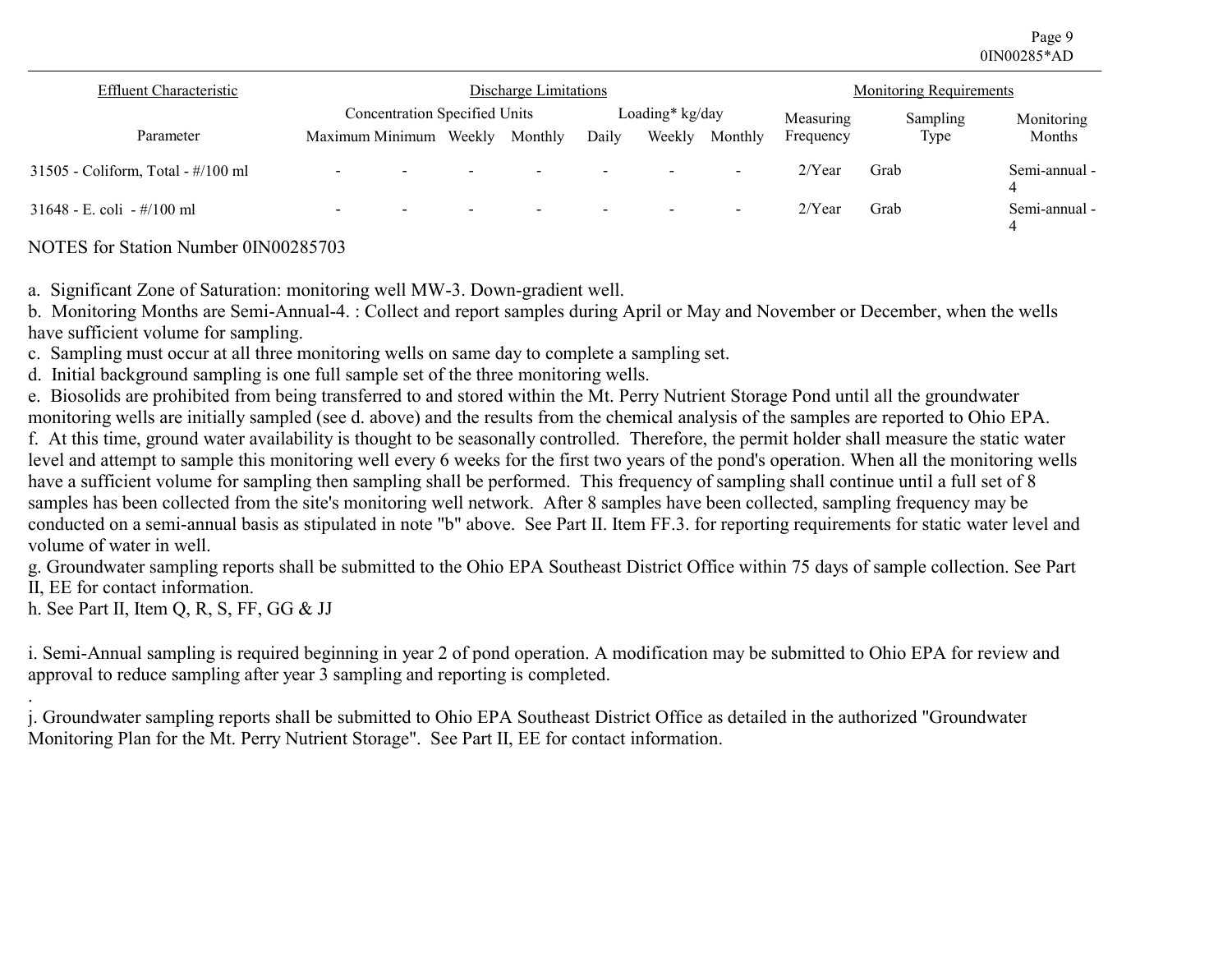# Part II, OTHER REQUIREMENTS

A. Description and location of the required sampling stations are listed below.

| <b>Sampling Station</b> | Description of Location                                        |
|-------------------------|----------------------------------------------------------------|
| 0IN00285581             | Beneficial Use of Class B Biosolids                            |
| 0IN00285586             | Disposal of biosolids in a sanitary landfill (Emergency Only)  |
| 0IN00285588             | Transfer of biosolids to a permitted facility (Emergency Only) |
| 0IN00285701             | MW-1; LAT: 39.89842; LONG: 82.20277; Significant Zone of       |
|                         | Saturation; up-gradient well.                                  |
| 0IN00285702             | MW-2; LAT: 39.89857; LONG: 82.20503; Significant Zone of       |
|                         | Saturation; down-gradient well                                 |
| 0IN00285703             | MW-3; LAT: 39.89998; LONG: 82.20428; Significant Zone of       |
|                         | Saturation; down-gradient well                                 |

B. All storage, transfer, and/or disposal of sewage sludge and biosolids and the beneficial use of biosolids by the Permittee shall comply with Chapter 6111 of the Ohio Revised Code, Chapter 3745-40 of the Ohio Administrative Code (OAC), any further requirements specified in this national pollutant discharge elimination system (NPDES) permit, and any other actions of the Director that pertain to the treatment, storage, transfer, or disposal of sewage sludge and biosolids and the beneficial use of biosolids by the Permittee.

C. Composite samples of biosolids shall consist of a minimum of six grab samples collected at such times and locations, and in such fashion, as to be representative of the biosolids being withdrawn from the storage pond. A Standard Operating Procedure (SOP) that details how representative samples will be taken from the pond shall be submitted to Ohio EPA for acceptance within 30 days of the effective date of this permit. After acceptance, the SOP will become a condition of this permit. If an acceptable SOP as described above is not submitted, composite sampling requirements will be developed by Ohio EPA and made a condition of this permit.

D. No later than March 1 of each calendar year, the permittee shall submit an annual sludge report summarizing the biosolids storage, disposal, and beneficial use activities of the permittee during the previous calendar year. The report shall be submitted through the Ohio EPA eBusiness Center, Division of Surface Water NPDES Permit Applications Service.

E. All biosolids stored in the Mt. Perry Nutrient Storage Pond shall meet the requirements of class B or exceptional quality (EQ) biosolids as defined in OAC 3745-40-04. All biosolids shall meet Vector Attraction Reduction (VAR) prior to transfer to the Mt. Perry Nutrient Storage Facility. Beneficial use of biosolids from the Mt. Perry Nutrient Storage Facility shall be in accordance with class B biosolids requirements in OAC 3745-40-08.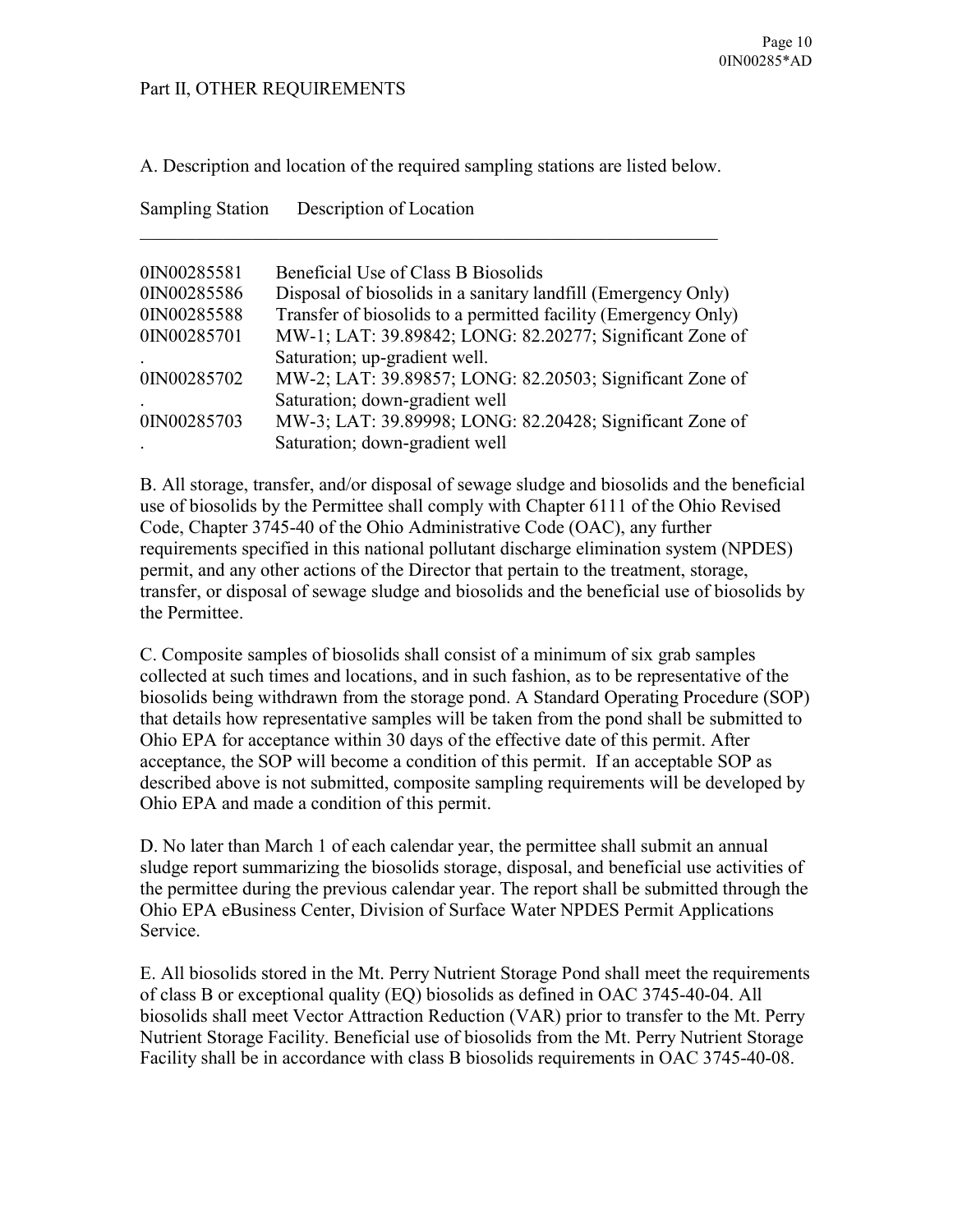F. The Mt. Perry Nutrient Storage Pond is approved for only the storage and beneficial use of anaerobically digested Class B or EQ biosolids from the following facilities:

-Zanesville Energy, LLC -- NPDES Permit No. 0IN00264 -Buckeye Biogas. LLC -- NPDES Permit No. 3IN00380 -Lime Lakes Energy, LLC -- NPDES Permit No. 3IN00372 -Three Creek BioEnergy LLC -- NPDES Permit No. 3IN00373 -Collinwood Bioenergy, LLC -- NPDES Permit No. 3IN00371 -Other NPDES facilities with a 582 reporting station that documents the classification achieved (Class B or EQ) and the amount of treated biosolids that will be transferred to a regional storage facility.

G. Only EQ or Class B biosolids may be stored in the Mt. Perry Nutrient Storage Facility. No materials other than those set forth in this permit shall be accepted for storage without the prior written authorization of Ohio EPA.

H. The permittee is prohibited from storing or stockpiling any sewage sludge, class B biosolids, or other biosolids product at the Mt. Perry Nutrient Storage Facility outside the storage pond limits at any time.

I. Pursuant to OAC 3745-40-07(G) (3) (f) The storage of class B biosolids and operation of the Mt. Perry Nutrient Storage Facility shall not result in the generation of a nuisance odor as defined in OAC 3745-40-01(N)(4) and as determined by Ohio EPA. Should a nuisance odor be generated by storage of biosolids in the pond or operation of the pond, all necessary corrective actions shall be immediately implemented to alleviate the nuisance odor. Installation of appropriate odor control equipment, to eliminate or minimize the creation of such nuisance odors shall be implemented in accordance with an approved PTI. The Odor Mitigation Strategy submitted as a part of the PTI, and any updates to it that are accepted by Ohio EPA, shall be a condition of this permit including subsurface unloading and loading of biosolids when there is a sufficient level in the pond to do so.

# J. MIXING AND AGITATION

1. Mixing/Agitation of the pond shall occur before and during a land application event. 2. The owner and operator shall minimize the generation and impact of odors from accepting biosolids or other disturbance to the storage pond to the extent practicable, including scheduling events that may generate additional odors to avoid peak residential outdoor times.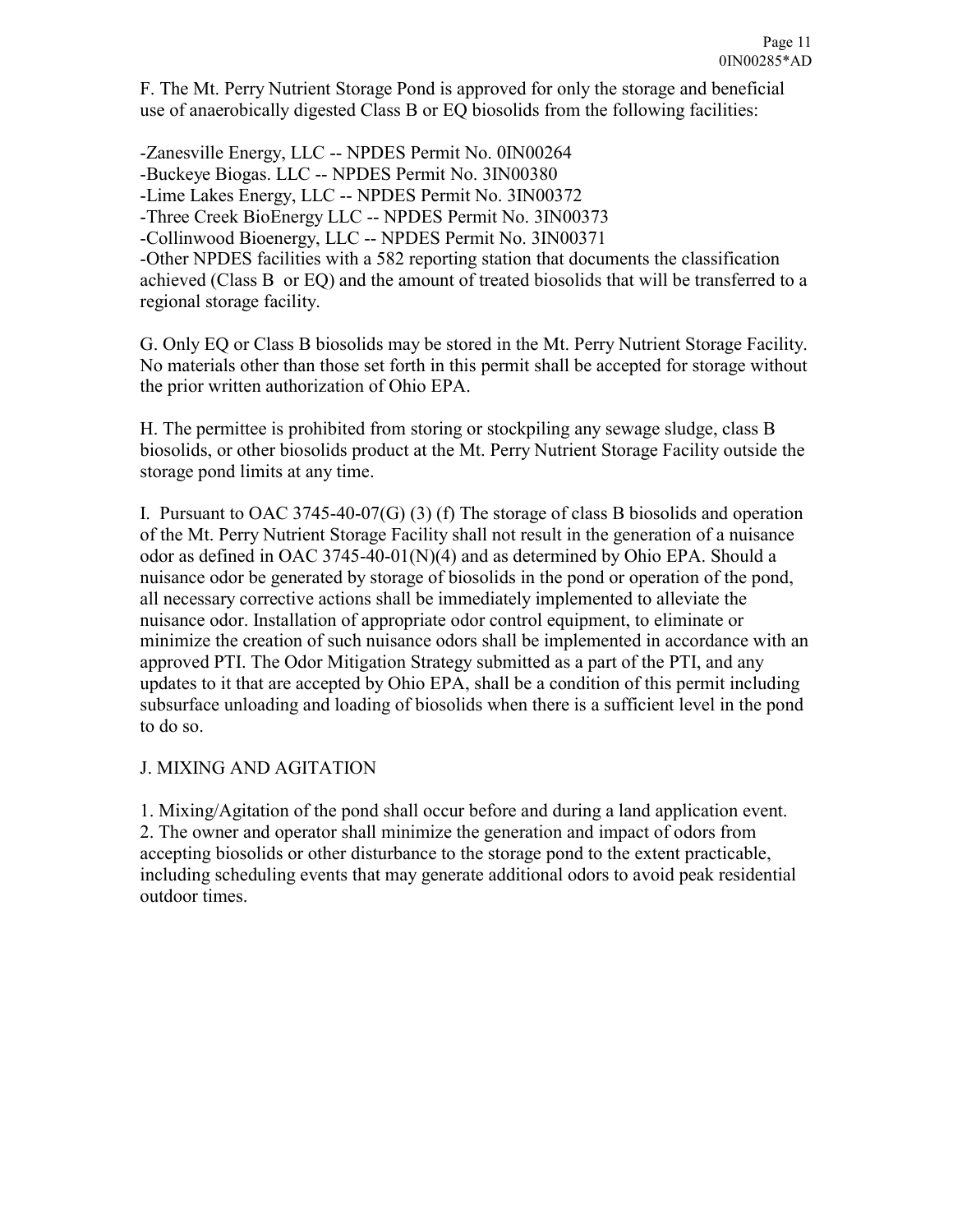# K. BENEFICIAL USE OF BIOSOLIDS

1. The permittee shall submit a notice of beneficial use site application and receive authorization to beneficially use class B biosolids prior to beneficial use of Class B biosolids. Notice of class B beneficial use site applications shall be submitted in accordance with OAC 3745-40-06. Beneficial use of class B biosolids shall comply with OAC 3745-40-08.

2. The beneficial use of biosolids shall not result in the generation of a nuisance odor, as determined by Ohio EPA. Should a nuisance odor be generated all necessary corrective actions shall be immediately implemented to eliminate the odor.

L. The following records shall be maintained and made available to Ohio EPA for review upon request:

1. Hauling manifests that document the generator, date, and volume in gallons of biosolids that were transported to the Mt. Perry Nutrient Storage Facility;

2. Hauling manifests that document the date, and volume in gallons of biosolids that were transported from the Mt. Perry Nutrient Storage Facility for beneficial use, transfer to another NPDES permitted facility, or disposal within a landfill;

3. The completed Monthly Mt. Perry Nutrient Storage Facility Inspection Forms and the actions taken to address observed issues;

4. Any complaints or other calls from residents and the actions taken to address them, related to the operation of the Mt. Perry Nutrient Storage Facility;

5. Records of the agronomic rate calculations that were utilized to determine the application rates of biosolids for each beneficial use site;

6. Precipitation forecasts during land application events;

7. Records of the annual volume or sludge weight of biosolids that were beneficially used;

8. Records of the types and quantities of feedstocks that were received by the permittees listed in Part II.F.;

9. All laboratory reports of all characterizations of the sludge/biosolids required by this permit;

10. Records of days when nuisance odors are observed or reported by individuals or the county health department.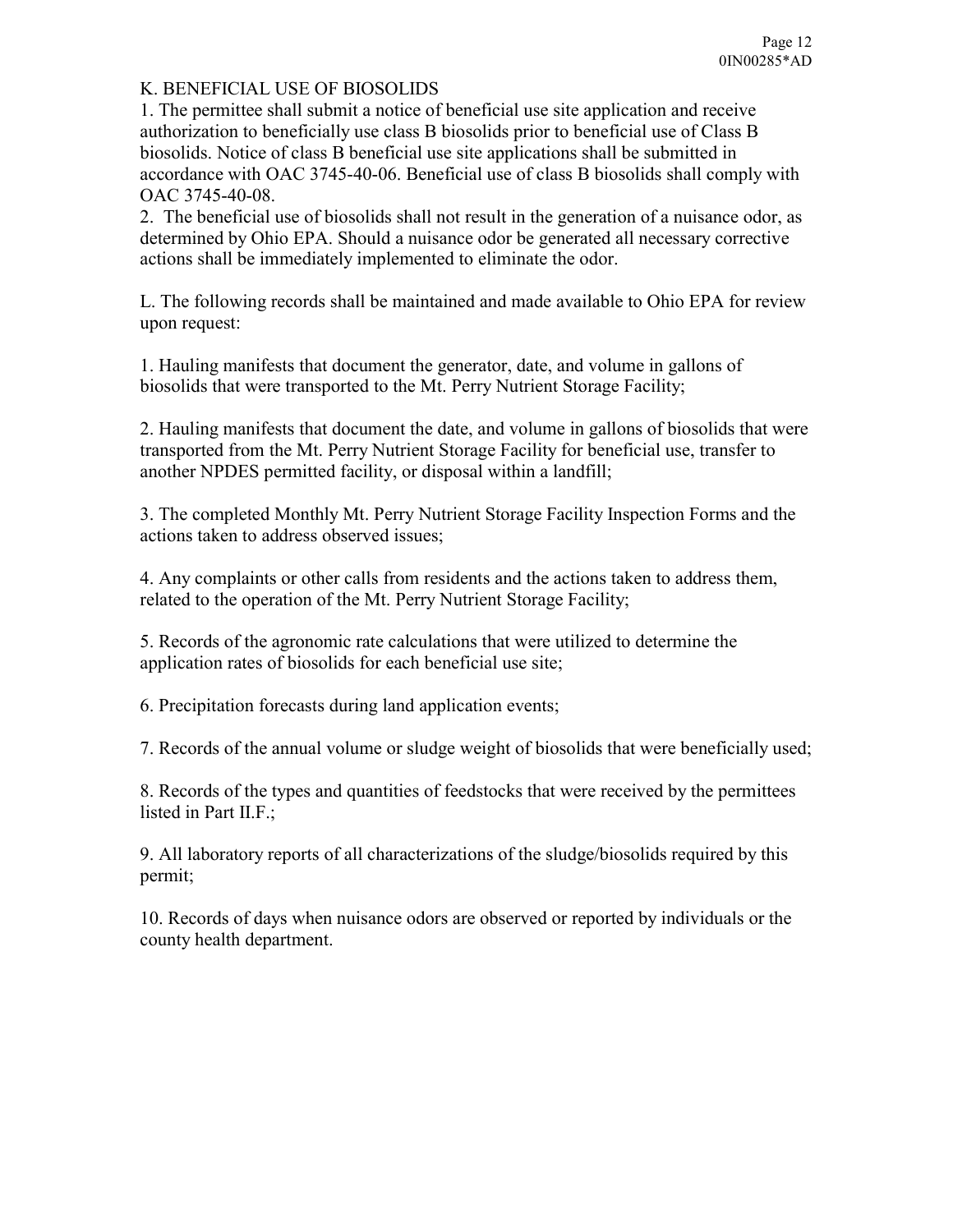M. Upon issuance of this permit, the applicant shall submit a monthly tracking sheet to Ohio EPA Southeast District Office and Ohio EPA Central Office, Biosolids Unit by the 20th of the following month. See Part II, EE for contact information. This tracking sheet shall be a daily documentation of, at a minimum, the following: the volume of each biosolids load received at the pond, the permit number of the biosolids generator for each load, the percent total solids of the biosolids received, the percent volatile solids result of each biosolids generator, the volume removed from the pond, the destination of the biosolids (Ohio EPA Site #s), and the percent total solids of the biosolids removed. The monthly report shall also include a summary of complaints received and the actions taken to address the complaints. Ohio EPA may request additional information be included in the monthly tracking sheet.

# N. MAXIMUM OPERATING LEVEL

1. The storage level of the Mt Perry Storage Facility shall not exceed the approved maximum operating level (MOL) of the impoundment (MOL is 1.75 feet below the settled top of berm elevation).

2. The pond shall be equipped with a permanent level marker that clearly indicates the Maximum Operating Level (1.75 feet of freeboard); when the pond is within 6 inches of this level (2.25 feet of freeboard); and within a foot of this level (2.75 feet of freeboard). These level markers shall be calibrated and maintained to provide accurate measurements that can easily be viewed from the loading area. The Ohio EPA Southeast District Office shall be notified when the level is within 6 inches of the MOL. Actions shall be taken to ensure the MOL is not exceeded.

3. Biosolids shall not be hauled to the facility when the storage level is at or above MOL.

4. Should precipitation events result in a storage level above MOL, the permittee shall immediately notify Ohio EPA Southeast District Office and remove biosolids from the facility so that the storage level is below MOL.

O. Adequate biosolids storage volume shall be provided and maintained to enable the Mt. Perry Nutrient Storage Facility to comply with the MOL requirement, minimum facility storage requirement, and the beneficial use restrictions of OAC Section 3745-40-08. No later than September 15 of each year, the applicant shall evaluate the storage capacity of the pond and complete a storage evaluation form to be submitted to Ohio EPA by November 1. The storage evaluation should demonstrate that by December 1 the MOL will be maintained.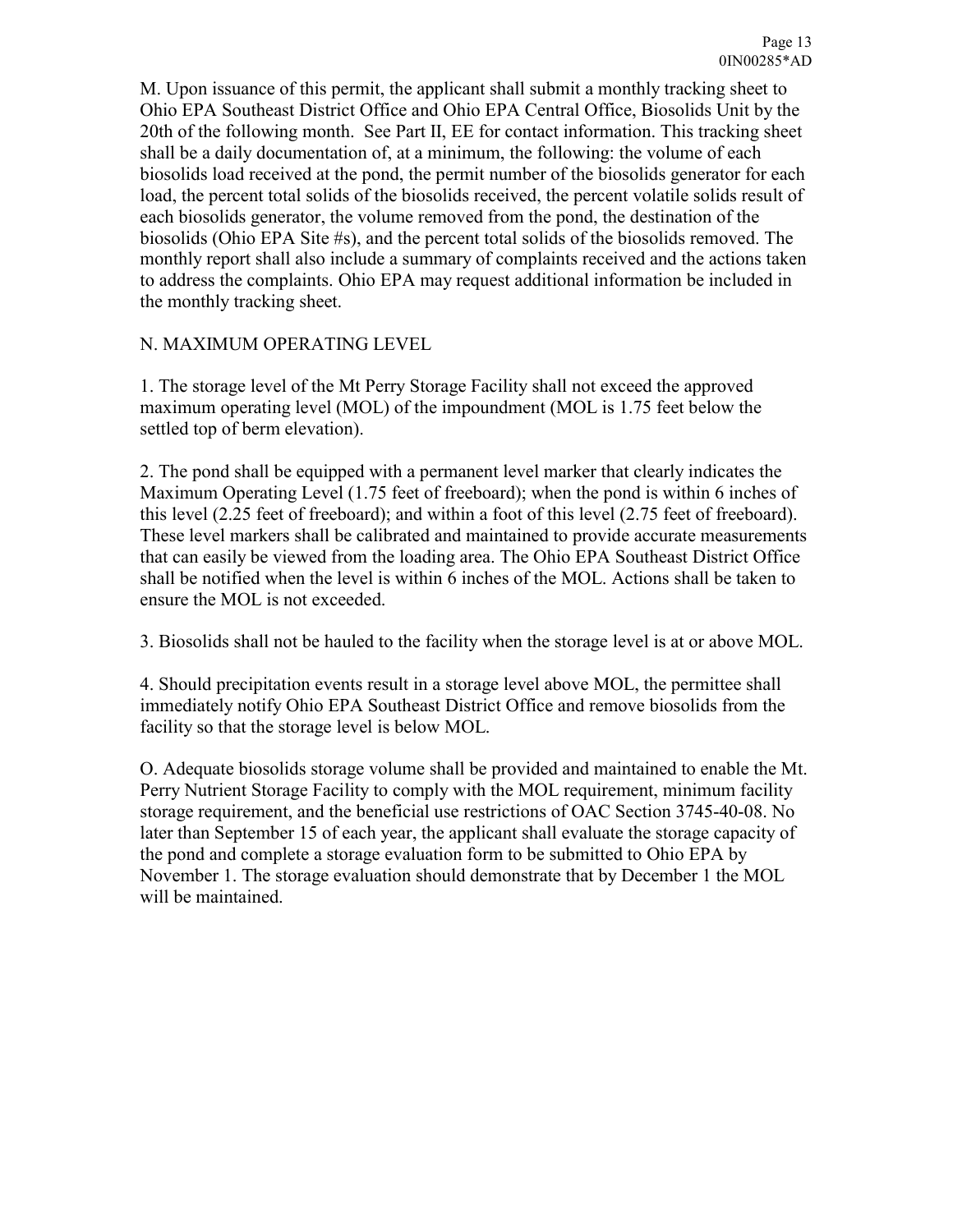P. The permittee is authorized to dispose of biosolids from the Mt. Perry Nutrient Storage Facility in a sanitary landfill or by transfer to another NPDES permit holder in emergency situations only. Station 586 for disposal in a sanitary landfill and Station 588 for transfer of biosolids to another permit holder for treatment are included in the authorized list of stations in Part II. A. of this permit, however, tables are not included in Part I.B. If these stations must be used in an emergency situation, the permittee must report the total amount of biosolids taken to a landfill or to another facility on the permittee's Annual Sludge Report. The Discharge Monitoring Report (DMR) should not be used to report under this paragraph.

Q. The permittee shall follow all procedures of the "Groundwater Monitoring Plan for the Mt. Perry Nutrient Storage Facility," to be submitted and approved by the Ohio EPA as a condition of PTI 1401950. See Part II, Item FF, GG & KK.

R. Groundwater sampling reports as described in the footnotes for the background sampling of the monitoring wells in Part I, B and for the authorized groundwater monitoring plan, once it is accepted, shall be submitted to the Ohio EPA Southeast District Office within 75 days of collection of the samples.

S. In the event the Ohio EPA, following the approved groundwater monitoring program, determines that the Mt. Perry Nutrient Storage Facility has resulted in a discharge of pollutants to groundwater that exceed the background of pollutant concentrations, the facility shall, within thirty (30) days of being notified by Ohio EPA, submit a corrective action plan to Ohio EPA to identify and eliminate the discharge from the Mt. Perry Nutrient Storage Facility and to remediate the groundwater. The corrective action plan shall be immediately implemented upon authorization from Ohio EPA.

T. The storage pond, including the liner shall be inspected for structural integrity (including evidence of erosion, leakage, animal damage, problems of emerging vegetation) on a monthly basis. Inspection records shall be submitted to Ohio EPA Southeast District Office by the 20th of the following month. If the permittee or Ohio EPA determines that the geomembrane liner has been damaged, the liner must be repaired and re-certified in accordance with Ohio EPA PTI 1401950.

U. Mt. Perry Nutrient Storage Facility must be maintained to discourage nuisance vectors. Control of vegetation around the perimeter and within the pond shall be routinely performed to allow for visual inspection and access to the pond, to eliminate mosquito habitats, and to prevent damaging the liner or anchorage system. Should nuisance vectors associated with the pond occur, as determined by Ohio EPA or the health department, the applicant shall immediately implement all approved corrective actions to address the situation.

V. Fencing, other access control devices, and signage required in approved PTI 1401950 shall be maintained throughout the life of the facility.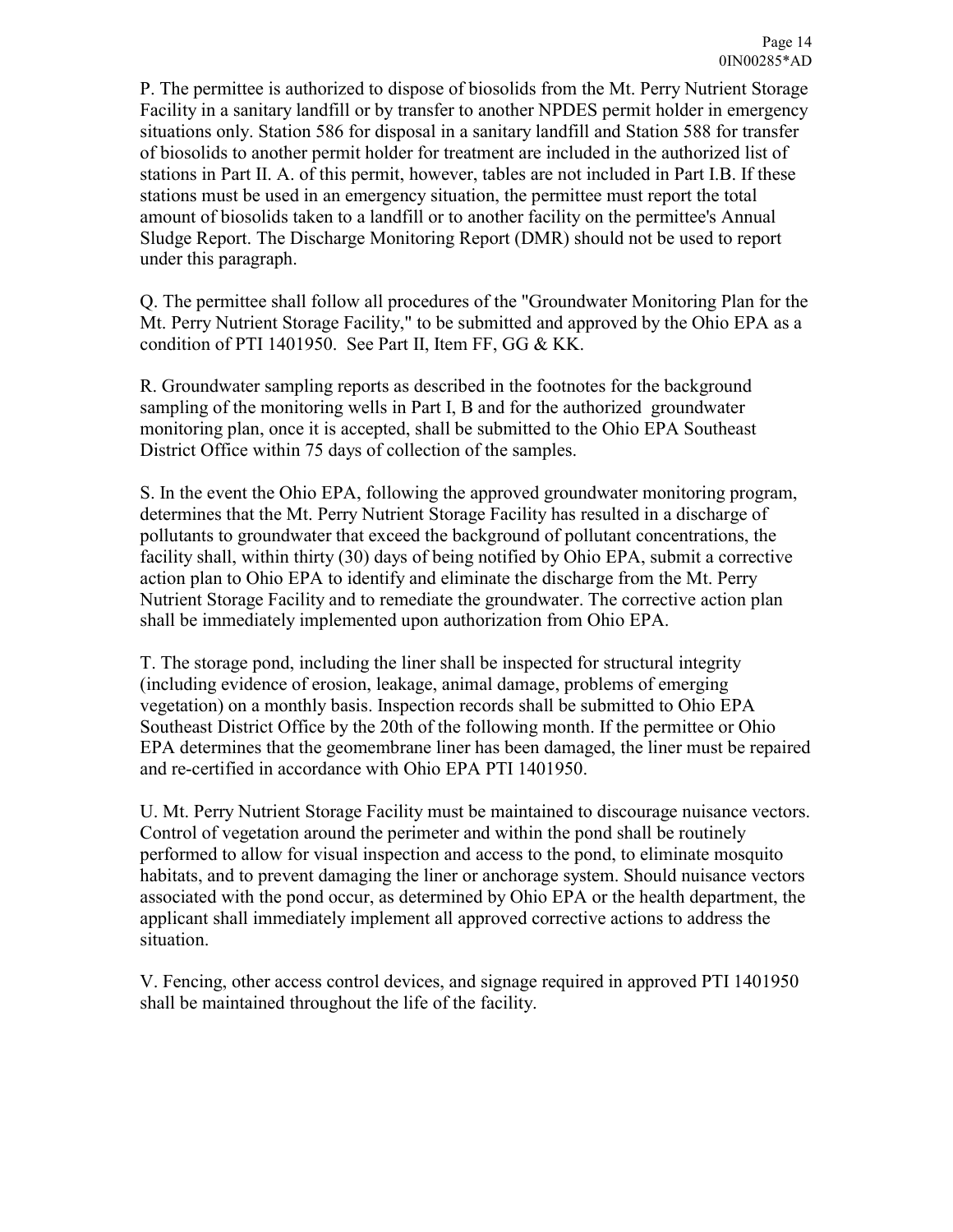# W. PROHIBITION AGAINST SURFACE DISPOSAL

1. Biosolids shall not be stored at this facility for a period of greater than two years. 2. For any two year period, if the permittee or Ohio EPA determines that the minimum volume of biosolids has not been hauled from the facility, and field availability and/or weather conditions are such that land application cannot occur, a sufficient amount of biosolids must be transferred or hauled from the facility such that the minimum volume requirement is met.

X. An updated Operational Plan shall be submitted to Ohio EPA Southeast District Office for acceptance within 14 days of the effective date of this permit. This plan shall include, at a minimum, a facility overview, material transfer description, SOPs for pond mixing/agitation and liner protection during these processes, winter storage evaluation, tree replacement plan, vegetation evaluation, and odor mitigation measures.(Event Code 88899)

Y. The Operational Plan submitted by the Permittee in Approved PTI 1401950 (modified February 11, 2022), is labeled the "Land Application Management Plan" (last revised February 2022). This Plan, and any approved updates to it, shall be implemented and maintained throughout the life of this facility as a condition of this permit.

Z. The Prevention/Contingency Plan for Spills at the Mt. Perry Nutrient Storage Facility included as part of PTI 1401950 shall be a condition of this permit.

AA. Any conditions that result in an unauthorized discharge, spill, or release from the storage facility, during transport, or during the beneficial use of biosolids shall be reported to Ohio EPA Southeast District Office by email or telephone within 24 hours of discovery and, if applicable, within 30 minutes of discovery in accordance with Part III.12.B.2.

BB. The permittee shall notify Ohio EPA within 7 days if the permittee no longer continues as the operator of the Mt. Perry Nutrient Storage Facility.

CC. The Mt. Perry Nutrient Storage Facility is not approved for disposal of material. In the event the Mt. Perry Nutrient Storage Facility is no longer actively operated such that the volume of the pond is not being replaced at least every two years, the pond must be closed in accordance with an approved PTI.

DD. Prior to placing the storage pond into service, the applicant shall demonstrate that the construction associated with the PTI was in accordance with the approved plans and specifications. A Professional Engineer registered in the State of Ohio shall certify that construction of the pond was completed in accordance with the approved plans and specifications and provide PE stamped as-built plans to Ohio EPA Southeast District Office.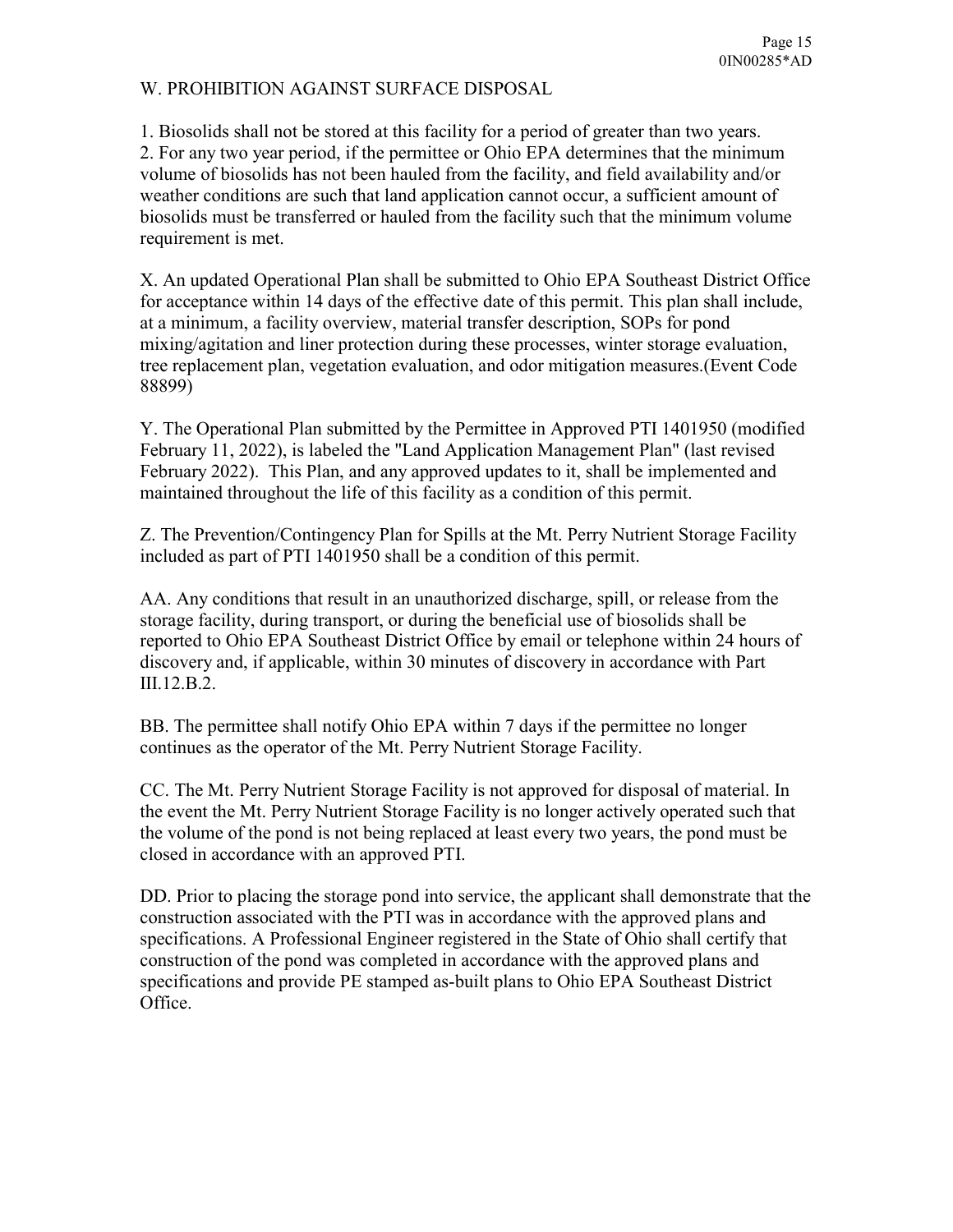# EE. Ohio EPA Contact Information

.

.

.

Ohio EPA Southeast District Office Ohio EPA Central Office Division of Surface Water Division of Surface Water 2195 E. Front Street P. O. Box 1049 Logan, Ohio 43138 Columbus, Ohio 43216 Phone: (800) 686-7330 Phone: (614) 644-2001

Email: Stephen.Lear@epa.ohio.gov Email: co24hournpdes@epa.ohio.gov

# FF. SCHEDULE OF BACKGROUND SAMPLING

1. The initial background monitoring consists of one sample set.

2. An additional 7 sample sets of background samples (total of 8) shall be taken as soon as possible with at least 6 weeks apart when all wells have a sufficient volume for sampling within the first two years of operation. See part I. B. footnote f, for Station Number 0IN00285701; Station Number 0IN00285702; and Station Number 0IN00285703 for details.

3. No later than December 31 of each year the permittee shall submit to the Ohio EPA Southeast District Office a report summarizing: the dates monitoring wells are measured for the static water levels, water volume in monitoring wells, and if a sample was obtained for testing. This report is required until a total of eight (8) background sample sets are obtained from the monitoring well network. These 8 samples include the initial background sampling set, which was required prior to the operation of the storage pond. These background samples shall be taken within two years of the effective date of this permit. These reports are only required until the eight background samples are obtained or the 2 year period is completed. (Event Code 95999)

# GG. SCHEDULE OF FACILITY OPERATION

1. Biosolids are prohibited from being transferred to and stored at the Mt. Perry Nutrient Storage Facility until the groundwater monitoring program, has been authorized by the Ohio EPA.

2. Biosolids are prohibited from being transferred to and stored within the Mt. Perry Nutrient Storage Pond until the initial monitoring of all the groundwater monitoring wells are sampled and reported to Ohio EPA.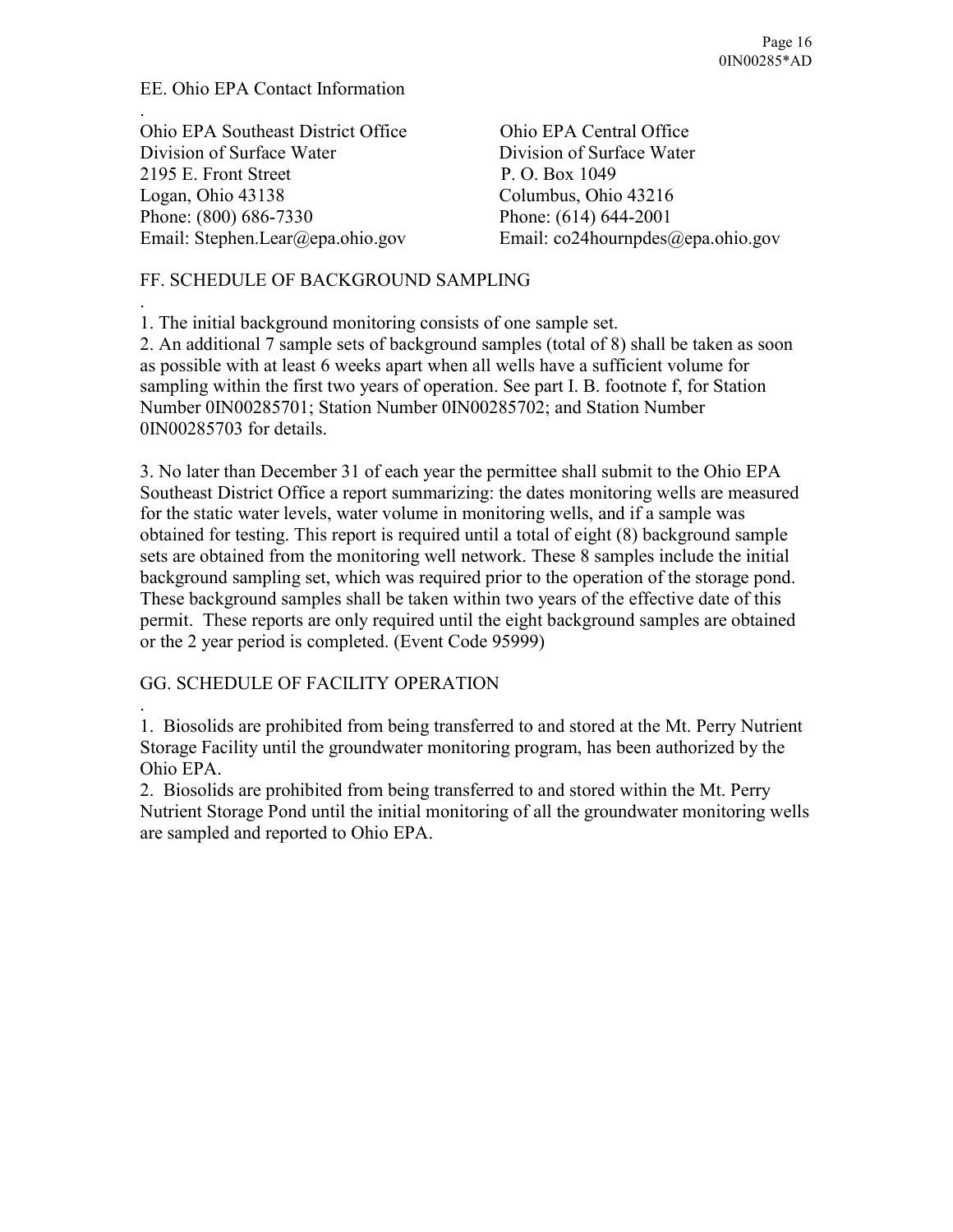HH. The access road shall be maintained by proper control measures, to minimize tracking of mud and other debris onto the public road. Control measures include, but are not limited to, proper grading and sufficient quantities of aggregate material as needed.

II. A customer service number or other contact method that allows quick responses shall be established and maintained where residents can contact Quasar Energy Group directly with concerns and report complaints. See Part II, L. 4.

JJ. When there is no analytical method that has been approved under 40 C.F.R. Part 136, required under 40 C.F.R. chapter I, subchapter N or O, and a specific analytical method is not otherwise required by the director, the applicant may use any suitable method but shall provide a description of the method. When selecting a suitable method, other factors such as a method's precision, accuracy or resolution may be considered when assessing the performance of the method. [OAC 3745-33-03(D)(1) and 40 CFR 122.21(e)(3)(ii)].

KK. The ground water monitoring program (GWMP) shall be implemented once approved by Ohio EPA. The approved GWMP shall include the following items - A Statistical Analysis Plan (STAP) which describes the statistical methodology by which the facility will judge whether its activities have had an impact on ground water quality. It will include notifying the agency of statistically significant changes in ground water quality, launching an assessment program to determine if the facility has released contaminants to ground water, the rate and extent of contamination in the ground water system.

- A method to be used in determining if there is an impact of the Mt. Perry Nutrient Storage Pond on groundwater quality.

- The number of ground water monitoring wells installed within the first continuous zone of saturation beneath the biosolid ponds to be utilized by the ground water monitoring program during the operation of the biosolids pond;

- A plan to establish when water is present in the wells that includes, at a minimum, ground water elevation levels for each well taken at least every 6 weeks for the first 2 years after the effective date of this permit. Testing shall also be conducted to determine the seasonal yield of the monitoring wells when water is present within them;

- A contingency plan in the event that some or all of the existing monitoring wells at the site do not produce sufficient ground water to maintain a monitoring system that meets the provisions of this permit and the GWMP. The contingency plan shall include:

i. The vertical placement of ground water monitoring wells if additional wells must be established to ensure the requirements of this condition are met;

ii. How ground water monitoring wells are to be installed;

A sampling and analysis plan that states the monitoring data will be reported to Ohio EPA SEDO within 75 days of the sample being removed from the well.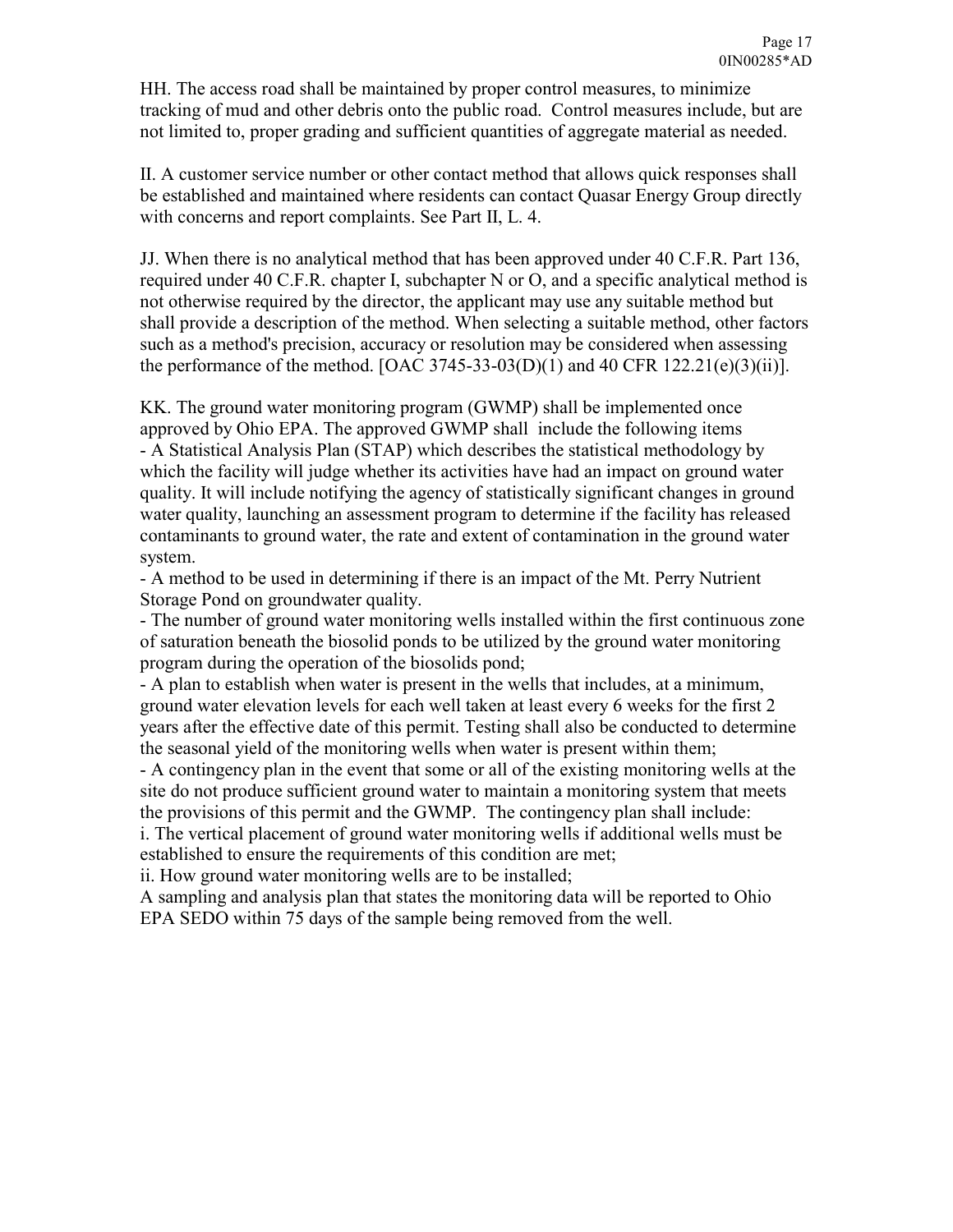#### PART III - GENERAL CONDITIONS

#### 1. DEFINITIONS

"Daily discharge" means the discharge of a pollutant measured during a calendar day or any 24-hour period that reasonably represents the calendar day for purposes of sampling. For pollutants with limitations expressed in units of mass, the "daily discharge" is calculated as the total mass of the pollutant discharged over the day. For pollutants with limitations expressed in other units of measurement, the "daily discharge" is calculated as the average measurement of the pollutant over the day.

"Average weekly" discharge limitation means the highest allowable average of "daily discharges'' over a calendar week, calculated as the sum of all "daily discharges'' measured during a calendar week divided by the number of "daily discharges'' measured during that week. Each of the following 7-day periods is defined as a calendar week: Week 1 is Days 1 - 7 of the month; Week 2 is Days 8 - 14; Week 3 is Days 15 - 21; and Week 4 is Days 22 - 28. If the "daily discharge" on days 29, 30 or 31 exceeds the "average weekly" discharge limitation, Ohio EPA may elect to evaluate the last 7 days of the month as Week 4 instead of Days 22 - 28. Compliance with fecal coliform bacteria or E coli bacteria limitations shall be determined using the geometric mean.

"Average monthly" discharge limitation means the highest allowable average of "daily discharges" over a calendar month, calculated as the sum of all "daily discharges" measured during a calendar month divided by the number of "daily discharges" measured during that month. Compliance with fecal coliform bacteria or E coli bacteria limitations shall be determined using the geometric mean.

"85 percent removal" means the arithmetic mean of the values for effluent samples collected in a period of 30 consecutive days shall not exceed 15 percent of the arithmetic mean of the values for influent samples collected at approximately the same times during the same period.

"Absolute Limitations" Compliance with limitations having descriptions of "shall not be less than," "nor greater than," "shall not exceed," "minimum," or "maximum" shall be determined from any single value for effluent samples and/or measurements collected.

"Net concentration" shall mean the difference between the concentration of a given substance in a sample taken of the discharge and the concentration of the same substances in a sample taken at the intake which supplies water to the given process. For the purpose of this definition, samples that are taken to determine the net concentration shall always be 24-hour composite samples made up of at least six increments taken at regular intervals throughout the plant day.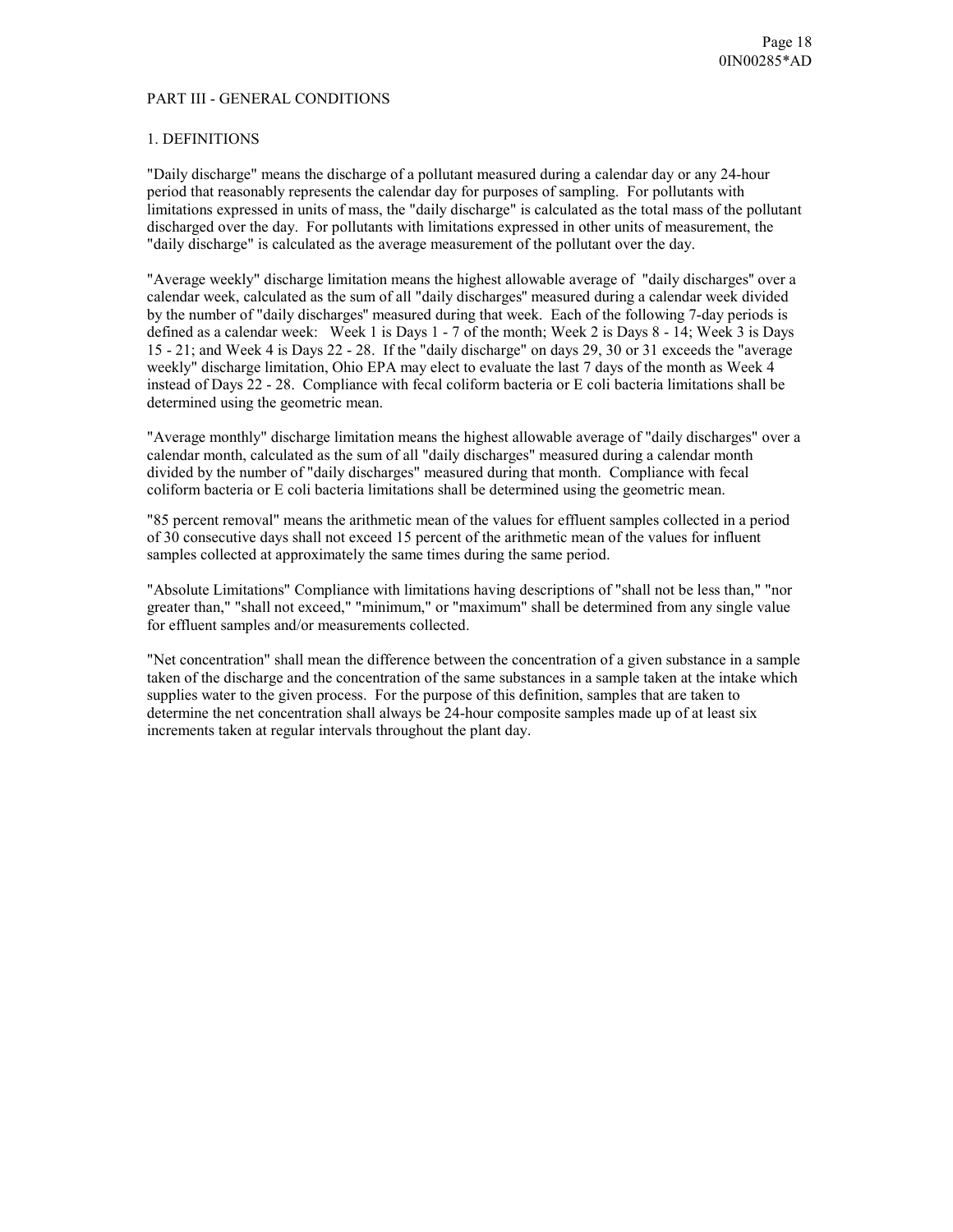"Net Load" shall mean the difference between the load of a given substance as calculated from a sample taken of the discharge and the load of the same substance in a sample taken at the intake which supplies water to given process. For purposes of this definition, samples that are taken to determine the net loading shall always be 24-hour composite samples made up of at least six increments taken at regular intervals throughout the plant day.

"MGD" means million gallons per day.

"mg/l" means milligrams per liter.

"ug/l" means micrograms per liter.

"ng/l" means nanograms per liter.

"S.U." means standard pH unit.

"kg/day" means kilograms per day.

"Reporting Code" is a five digit number used by the Ohio EPA in processing reported data. The reporting code does not imply the type of analysis used nor the sampling techniques employed.

"Quarterly (1/Quarter) sampling frequency" means the sampling shall be done in the months of March, June, August, and December, unless specifically identified otherwise in the Effluent Limitations and Monitoring Requirements table.

"Yearly (1/Year) sampling frequency" means the sampling shall be done in the month of September, unless specifically identified otherwise in the effluent limitations and monitoring requirements table.

"Semi-annual (2/Year) sampling frequency" means the sampling shall be done during the months of June and December, unless specifically identified otherwise.

"Winter" shall be considered to be the period from November 1 through April 30.

"Bypass" means the intentional diversion of waste streams from any portion of the treatment facility.

"Summer" shall be considered to be the period from May 1 through October 31.

"Severe property damage" means substantial physical damage to property, damage to the treatment facilities which would cause them to become inoperable, or substantial and permanent loss of natural resources which can reasonably be expected to occur in the absence of a bypass. Severe property damage does not mean economic loss caused by delays in production.

"Upset" means an exceptional incident in which there is unintentional and temporary noncompliance with technology based permit effluent limitations because of factors beyond the reasonable control of the permittee. An upset does not include noncompliance to the extent caused by operational error, improperly designed treatment facilities, inadequate treatment facilities, lack of preventive maintenance, or careless or improper operation.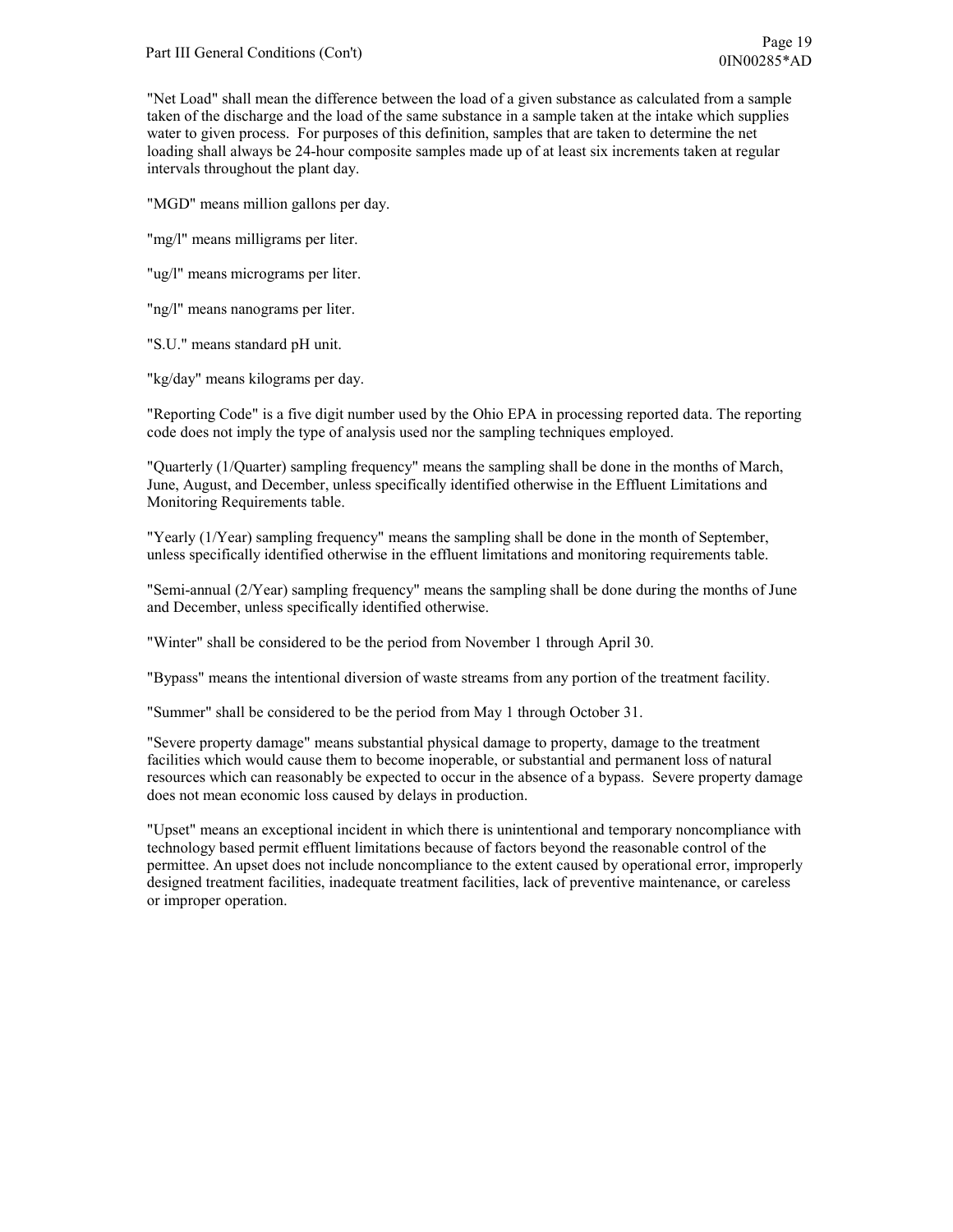"Sewage sludge" means a solid, semi-solid, or liquid residue generated during the treatment of domestic sewage in a treatment works as defined in section 6111.01 of the Revised Code. "Sewage sludge" includes, but is not limited to, scum or solids removed in primary, secondary, or advanced wastewater treatment processes. "Sewage sludge" does not include ash generated during the firing of sewage sludge in a sewage sludge incinerator, grit and screenings generated during preliminary treatment of domestic sewage in a treatment works, animal manure, residue generated during treatment of animal manure, or domestic septage.

"Sewage sludge weight" means the weight of sewage sludge, in dry U.S. tons, including admixtures such as liming materials or bulking agents. Monitoring frequencies for sewage sludge parameters are based on the reported sludge weight generated in a calendar year (use the most recent calendar year data when the NPDES permit is up for renewal).

"Sewage sludge fee weight" means the weight of sewage sludge, in dry U.S. tons, excluding admixtures such as liming materials or bulking agents. Annual sewage sludge fees, as per section 3745.11(Y) of the Ohio Revised Code, are based on the reported sludge fee weight for the most recent calendar year.

### 2. GENERAL EFFLUENT LIMITATIONS

The effluent shall, at all times, be free of substances:

A. In amounts that will settle to form putrescent, or otherwise objectionable, sludge deposits; or that will adversely affect aquatic life or water fowl;

B. Of an oily, greasy, or surface-active nature, and of other floating debris, in amounts that will form noticeable accumulations of scum, foam or sheen;

C. In amounts that will alter the natural color or odor of the receiving water to such degree as to create a nuisance;

D. In amounts that either singly or in combination with other substances are toxic to human, animal, or aquatic life;

E. In amounts that are conducive to the growth of aquatic weeds or algae to the extent that such growths become inimical to more desirable forms of aquatic life, or create conditions that are unsightly, or constitute a nuisance in any other fashion;

F. In amounts that will impair designated instream or downstream water uses.

#### 3. FACILITY OPERATION AND QUALITY CONTROL

All wastewater treatment works shall be operated in a manner consistent with the following:

A. At all times, the permittee shall maintain in good working order and operate as efficiently as possible all treatment or control facilities or systems installed or used by the permittee necessary to achieve compliance with the terms and conditions of this permit. Proper operation and maintenance also includes adequate laboratory controls and appropriate quality assurance procedures. This provision requires the operation of back-up or auxiliary facilities or similar systems which are installed by a permittee only when the operation is necessary to achieve compliance with conditions of the permit.

B. The permittee shall effectively monitor the operation and efficiency of treatment and control facilities and the quantity and quality of the treated discharge.

C. Maintenance of wastewater treatment works that results in degradation of effluent quality shall be scheduled during non-critical water quality periods and shall be carried out in a manner approved by Ohio EPA as specified in the Paragraph in the PART III entitled, "UNAUTHORIZED DISCHARGES".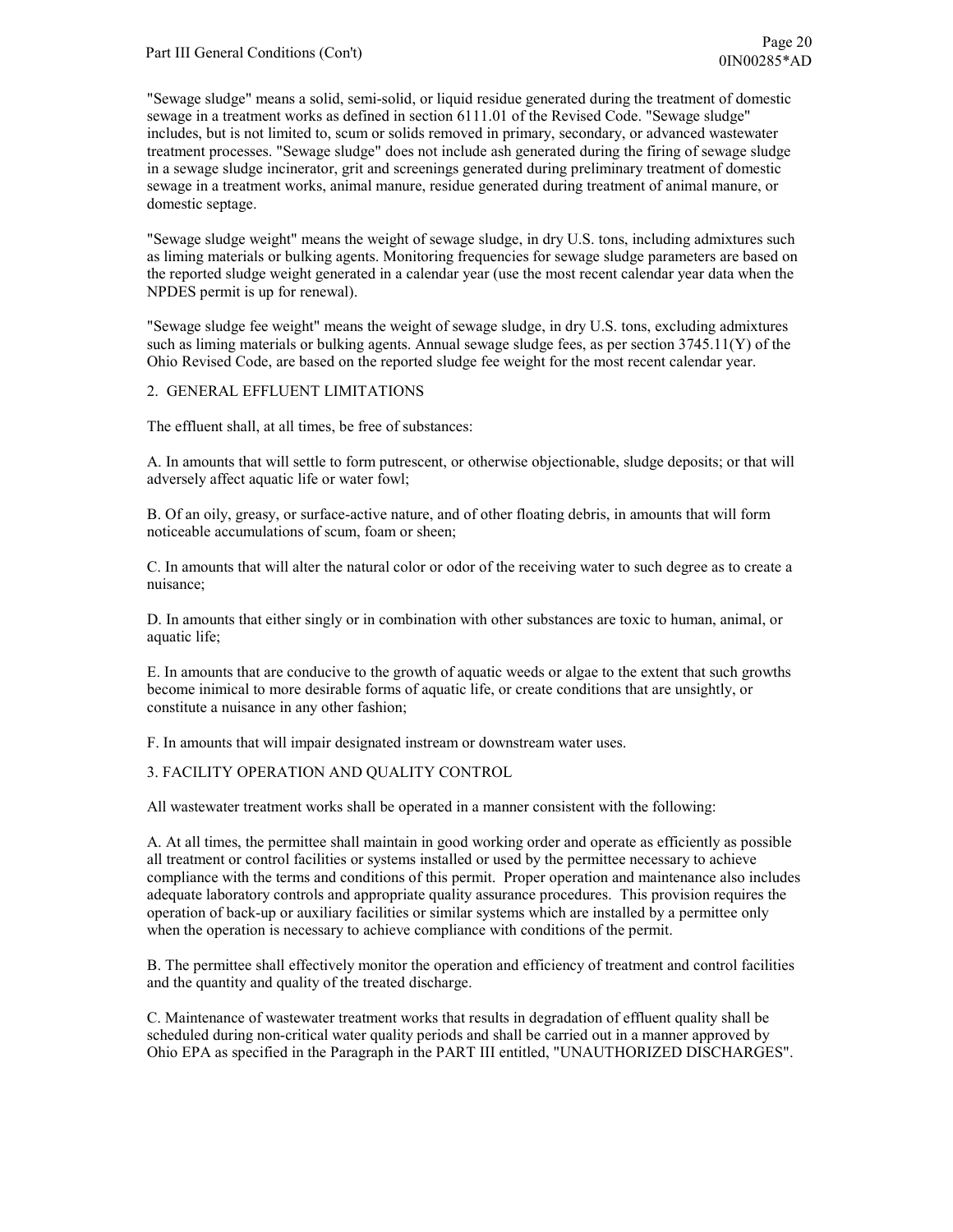### 4. REPORTING

A. Monitoring data required by this permit shall be submitted monthly on Ohio EPA 4500 Discharge Monitoring Report (DMR) forms using the electronic DMR (e-DMR) internet application. e-DMR allows permitted facilities to enter, sign, and submit DMRs on the internet. e-DMR information is found on the following web page:

http://www.epa.ohio.gov/dsw/edmr/eDMR.aspx

Alternatively, if you are unable to use e-DMR due to a demonstrated hardship, monitoring data may be submitted on paper DMR forms provided by Ohio EPA. Monitoring data shall be typed on the forms. Please contact Ohio EPA, Division of Surface Water at (614) 644-2050 if you wish to receive paper DMR forms.

B. DMRs shall be signed by a facility's Responsible Official or a Delegated Responsible Official (i.e. a person delegated by the Responsible Official). The Responsible Official of a facility is defined as:

1. For corporations - a president, secretary, treasurer, or vice-president of the corporation in charge of a principal business function, or any other person who performs similar policy or decision making functions for the corporation; or the manager of one or more manufacturing, production or operating facilities, provided the manager is authorized to make management decisions which govern the operation of the regulated facility including having explicit or implicit duty of making major capital investment recommendations, and initiating and directing other comprehensive measures to assure long-term environmental compliance with environmental laws and regulations; the manager can ensure that the necessary systems are established or actions taken to gather complete and accurate information for permit application requirements; and where authority to sign documents has been assigned or delegated to the manager in accordance with corporate procedures;

2. For partnerships - a general partner;

3. For a sole proprietorship - the proprietor; or,

4. For a municipality, state or other public facility - a principal executive officer, a ranking elected official or other duly authorized employee.

For e-DMR, the person signing and submitting the DMR will need to obtain an eBusiness Center account and Personal Identification Number (PIN). Additionally, Delegated Responsible Officials must be delegated by the Responsible Official, either on-line using the eBusiness Center's delegation function, or on a paper delegation form provided by Ohio EPA. For more information on the PIN and delegation processes, please view the following web page:

http://epa.ohio.gov/dsw/edmr/eDMR.aspx

C. DMRs submitted using e-DMR shall be submitted to Ohio EPA by the 20th day of the month following the month-of-interest. DMRs submitted on paper must include the original signed DMR form and shall be mailed to Ohio EPA at the following address so that they are received no later than the 15th day of the month following the month-of-interest:

> Ohio Environmental Protection Agency Lazarus Government Center Division of Surface Water - PCU P.O. Box 1049 Columbus, Ohio 43216-1049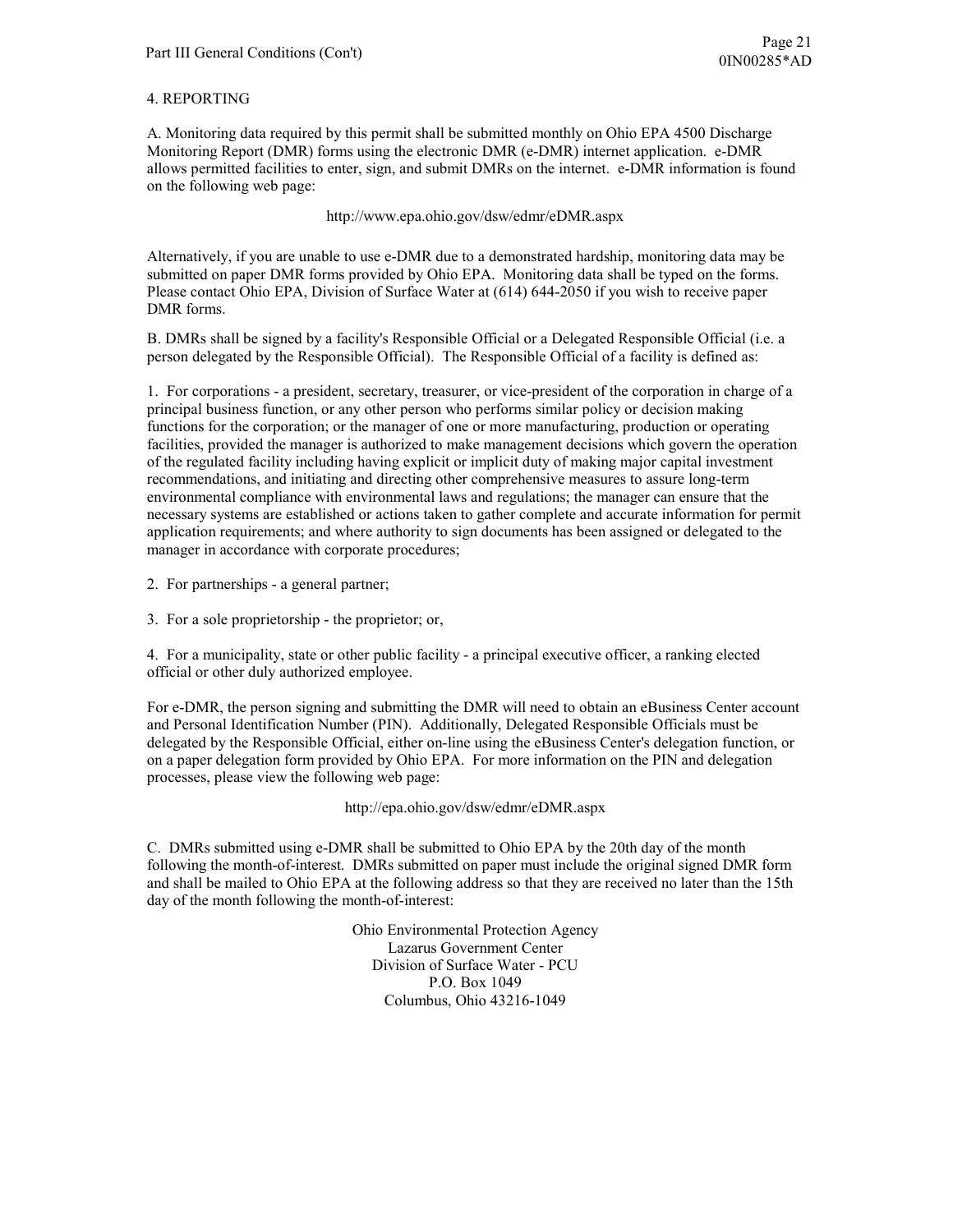D. If the permittee monitors any pollutant at the location(s) designated herein more frequently than required by this permit, using approved analytical methods as specified in Section 5. SAMPLING AND ANALYTICAL METHODS, the results of such monitoring shall be included in the calculation and reporting of the values required in the reports specified above.

E. Analyses of pollutants not required by this permit, except as noted in the preceding paragraph, shall not be reported to the Ohio EPA, but records shall be retained as specified in Section 7. RECORDS RETENTION.

# 5. SAMPLING AND ANALYTICAL METHOD

Samples and measurements taken as required herein shall be representative of the volume and nature of the monitored flow. Test procedures for the analysis of pollutants shall conform to regulation 40 CFR 136, "Test Procedures For The Analysis of Pollutants" unless other test procedures have been specified in this permit. The permittee shall periodically calibrate and perform maintenance procedures on all monitoring and analytical instrumentation at intervals to insure accuracy of measurements.

## 6. RECORDING OF RESULTS

For each measurement or sample taken pursuant to the requirements of this permit, the permittee shall record the following information:

A. The exact place and date of sampling; (time of sampling not required on EPA 4500)

- B. The person(s) who performed the sampling or measurements;
- C. The date the analyses were performed on those samples;
- D. The person(s) who performed the analyses;
- E. The analytical techniques or methods used; and
- F. The results of all analyses and measurements.

## 7. RECORDS RETENTION

The permittee shall retain all of the following records for the wastewater treatment works for a minimum of three years except those records that pertain to sewage sludge disposal, use, storage, or treatment, which shall be kept for a minimum of five years, including:

A. All sampling and analytical records (including internal sampling data not reported);

B. All original recordings for any continuous monitoring instrumentation;

- C. All instrumentation, calibration and maintenance records;
- D. All plant operation and maintenance records;
- E. All reports required by this permit; and

F. Records of all data used to complete the application for this permit for a period of at least three years, or five years for sewage sludge, from the date of the sample, measurement, report, or application.

These periods will be extended during the course of any unresolved litigation, or when requested by the Regional Administrator or the Ohio EPA. The three year period, or five year period for sewage sludge, for retention of records shall start from the date of sample, measurement, report, or application.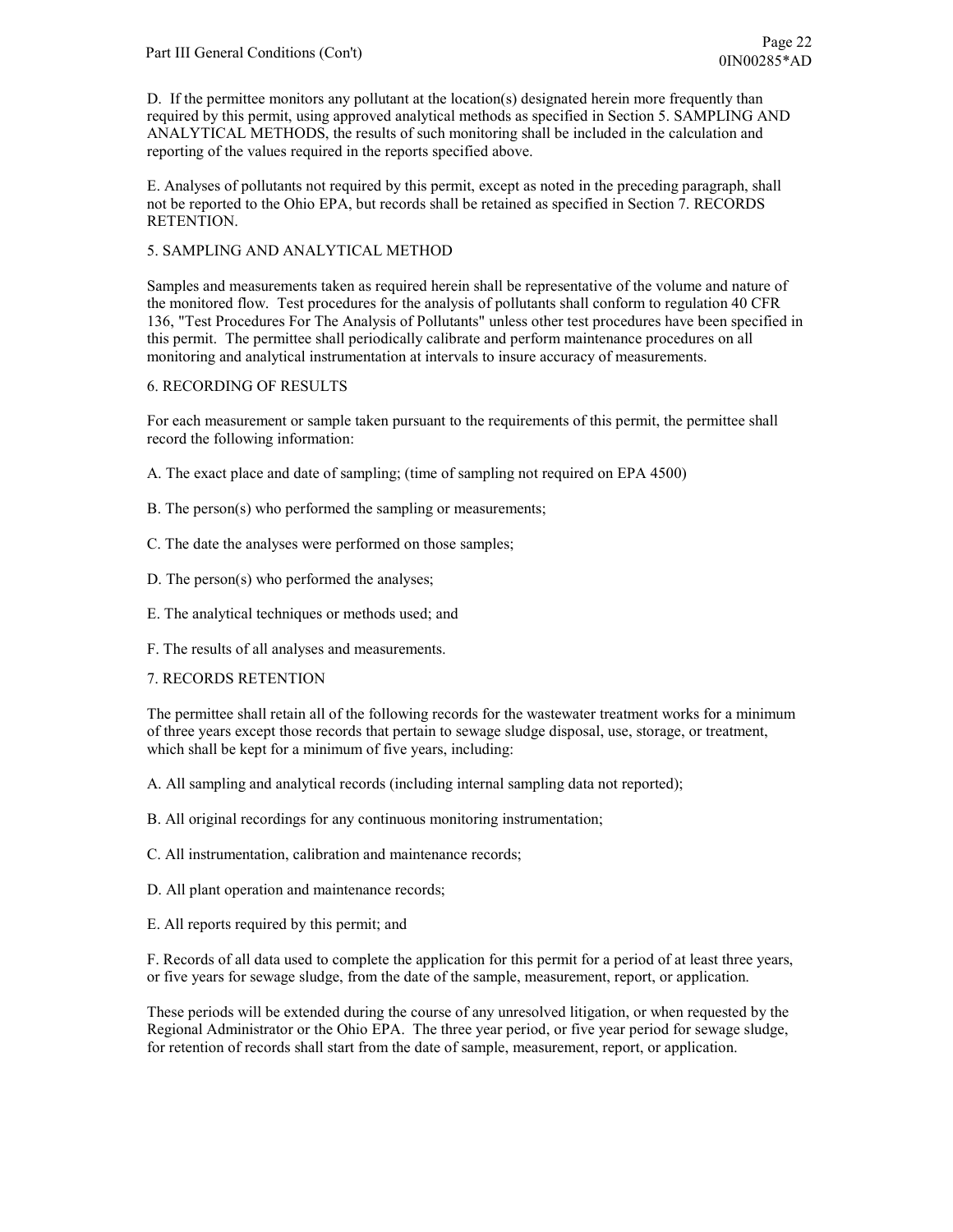# 8. AVAILABILITY OF REPORTS

Except for data determined by the Ohio EPA to be entitled to confidential status, all reports prepared in accordance with the terms of this permit shall be available for public inspection at the appropriate district offices of the Ohio EPA. Both the Clean Water Act and Section 6111.05 Ohio Revised Code state that effluent data and receiving water quality data shall not be considered confidential.

### 9. DUTY TO PROVIDE INFORMATION

The permittee shall furnish to the Director, within a reasonable time, any information which the Director may request to determine whether cause exists for modifying, revoking, and reissuing, or terminating the permit, or to determine compliance with this permit. The permittee shall also furnish to the Director, upon request, copies of records required to be kept by this permit.

## 10. RIGHT OF ENTRY

The permittee shall allow the Director or an authorized representative upon presentation of credentials and other documents as may be required by law to:

A. Enter upon the permittee's premises where a regulated facility or activity is located or conducted, or where records must be kept under the conditions of this permit.

B. Have access to and copy, at reasonable times, any records that must be kept under the conditions of the permit.

C. Inspect at reasonable times any facilities, equipment (including monitoring and control equipment), practices, or operations regulated or required under this permit.

D. Sample or monitor at reasonable times, for the purposes of assuring permit compliance or as otherwise authorized by the Clean Water Act, any substances or parameters at any location.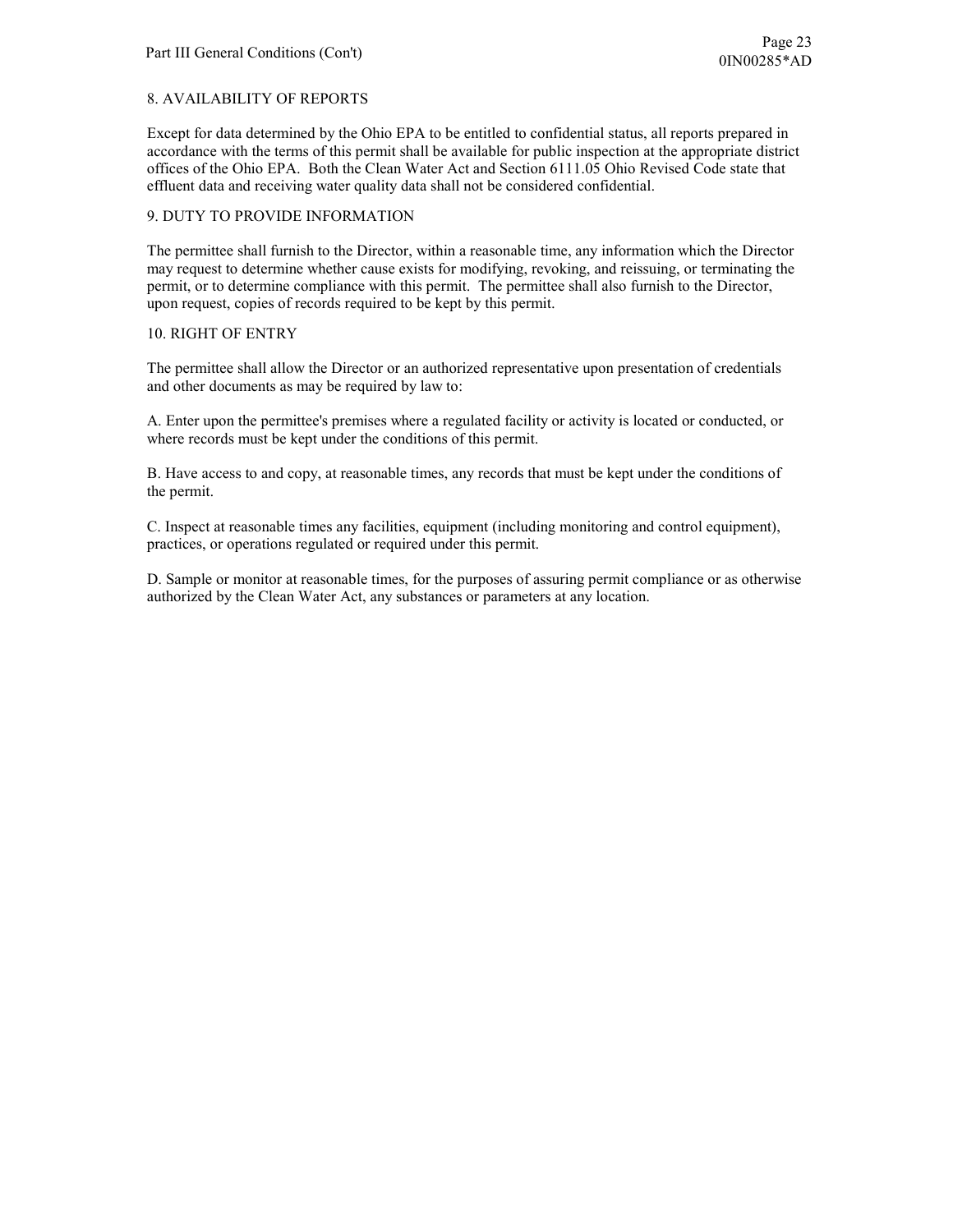### 11. UNAUTHORIZED DISCHARGES

A. Bypass Not Exceeding Limitations - The permittee may allow any bypass to occur which does not cause effluent limitations to be exceeded, but only if it also is for essential maintenance to assure efficient operation. These bypasses are not subject to the provisions of paragraphs 11.B and 11.C.

B. Notice

1. Anticipated Bypass - If the permittee knows in advance of the need for a bypass, it shall submit prior notice, if possible at least ten days before the date of the bypass.

2. Unanticipated Bypass - The permittee shall submit notice of an unanticipated bypass as required in paragraph 12.B (24 hour notice).

C. Prohibition of Bypass

1. Bypass is prohibited, and the Director may take enforcement action against a permittee for bypass, unless:

a. Bypass was unavoidable to prevent loss of life, personal injury, or severe property damage;

b. There were no feasible alternatives to the bypass, such as the use of auxiliary treatment facilities, retention of untreated wastes, or maintenance during normal periods of equipment downtime. This condition is not satisfied if adequate back-up equipment should have been installed in the exercise of reasonable engineering judgment to prevent a bypass which occurred during normal periods of equipment downtime or preventive maintenance; and

c. The permittee submitted notices as required under paragraph 11.B.

2. The Director may approve an anticipated bypass, after considering its adverse effects, if the Director determines that it will meet the three conditions listed above in paragraph 11.C.1.

## 12. NONCOMPLIANCE NOTIFICATION

A. Exceedance of a Daily Maximum Discharge Limit

1. The permittee shall report noncompliance that is the result of any violation of a daily maximum discharge limit for any of the pollutants listed by the Director in the permit by e-mail or telephone within twenty-four (24) hours of discovery.

The permittee may report to the appropriate Ohio EPA district office e-mail account as follows (this method is preferred):

|                            | Southeast District Office: sedo24hournpdes@epa.state.oh.us |
|----------------------------|------------------------------------------------------------|
|                            | Southwest District Office: swdo24hournpdes@epa.state.oh.us |
|                            | Northwest District Office: nwdo24hournpdes@epa.state.oh.us |
| Northeast District Office: | nedo24hournpdes@epa.state.oh.us                            |
| Central District Office:   | cdo24hournpdes@epa.state.oh.us                             |
| Central Office:            | co24hournpdes@epa.state.oh.us                              |

The permittee shall attach a noncompliance report to the e-mail. A noncompliance report form is available on the following web site under the Monitoring and Reporting - Non-Compliance Notification section:

http://epa.ohio.gov/dsw/permits/individuals.aspx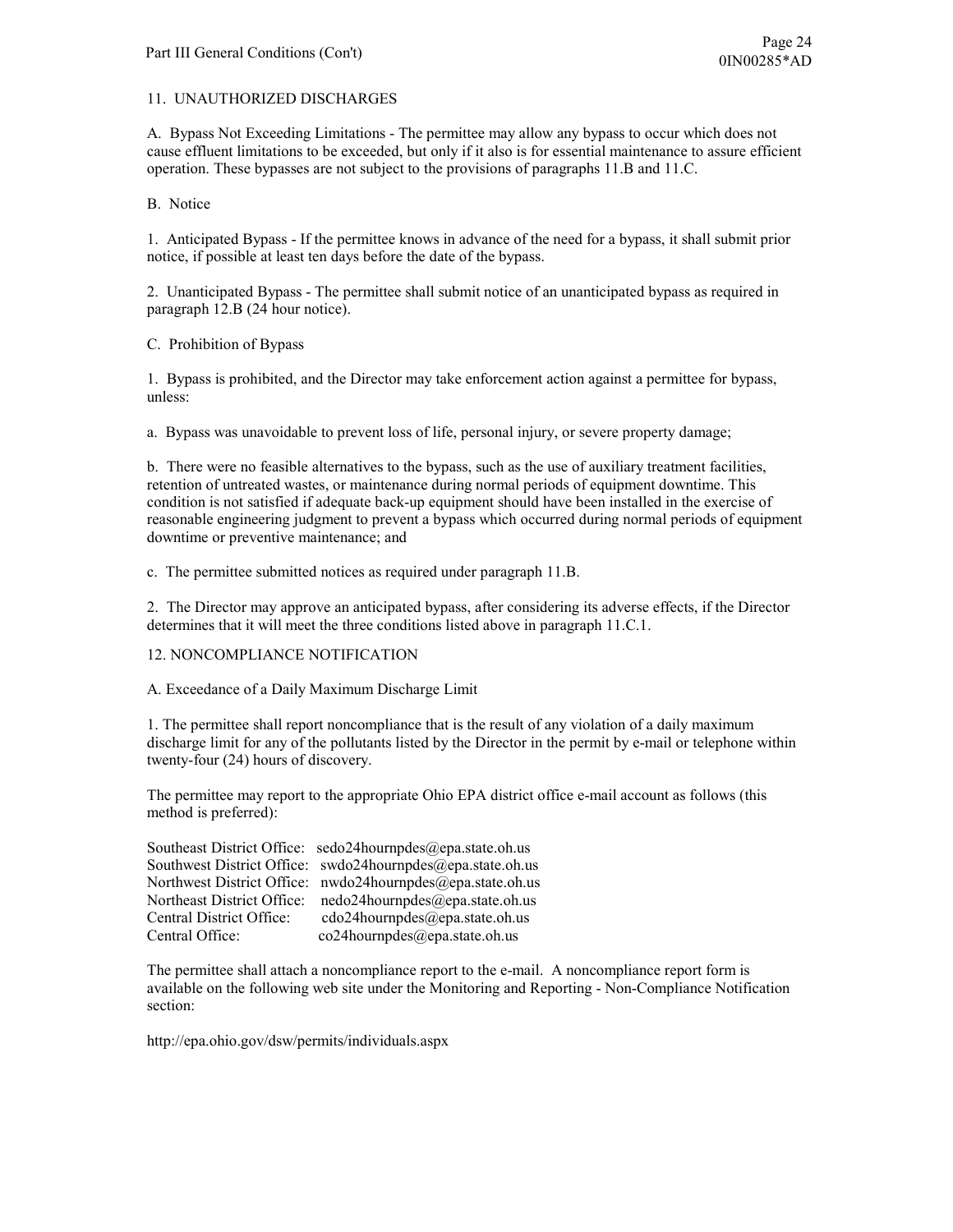Or, the permittee may report to the appropriate Ohio EPA district office by telephone toll-free between 8:00 AM and 5:00 PM as follows:

| Southeast District Office: (800) 686-7330 |                    |
|-------------------------------------------|--------------------|
| Southwest District Office: (800) 686-8930 |                    |
| Northwest District Office: (800) 686-6930 |                    |
| Northeast District Office: (800) 686-6330 |                    |
| Central District Office:                  | $(800) 686 - 2330$ |
| Central Office:                           | $(614) 644 - 2001$ |

The permittee shall include the following information in the telephone noncompliance report:

a. The name of the permittee, and a contact name and telephone number;

b. The limit(s) that has been exceeded;

c. The extent of the exceedance(s);

d. The cause of the exceedance(s);

e. The period of the exceedance(s) including exact dates and times;

f. If uncorrected, the anticipated time the exceedance(s) is expected to continue; and,

g. Steps taken to reduce, eliminate or prevent occurrence of the exceedance(s).

B. Other Permit Violations

1. The permittee shall report noncompliance that is the result of any unanticipated bypass resulting in an exceedance of any effluent limit in the permit or any upset resulting in an exceedance of any effluent limit in the permit by e-mail or telephone within twenty-four (24) hours of discovery.

The permittee may report to the appropriate Ohio EPA district office e-mail account as follows (this method is preferred):

|                          | Southeast District Office: sedo24hournpdes@epa.state.oh.us |
|--------------------------|------------------------------------------------------------|
|                          | Southwest District Office: swdo24hournpdes@epa.state.oh.us |
|                          | Northwest District Office: nwdo24hournpdes@epa.state.oh.us |
|                          | Northeast District Office: nedo24hournpdes@epa.state.oh.us |
| Central District Office: | cdo24hournpdes@epa.state.oh.us                             |
| Central Office:          | co24hournpdes@epa.state.oh.us                              |

The permittee shall attach a noncompliance report to the e-mail. A noncompliance report form is available on the following web site:

http://www.epa.ohio.gov/dsw/permits/permits.aspx

Or, the permittee may report to the appropriate Ohio EPA district office by telephone toll-free between 8:00 AM and 5:00 PM as follows:

| Southeast District Office: (800) 686-7330 |                    |
|-------------------------------------------|--------------------|
| Southwest District Office: (800) 686-8930 |                    |
| Northwest District Office: (800) 686-6930 |                    |
| Northeast District Office:                | $(800)$ 686-6330   |
| Central District Office:                  | $(800)$ 686-2330   |
| Central Office:                           | $(614) 644 - 2001$ |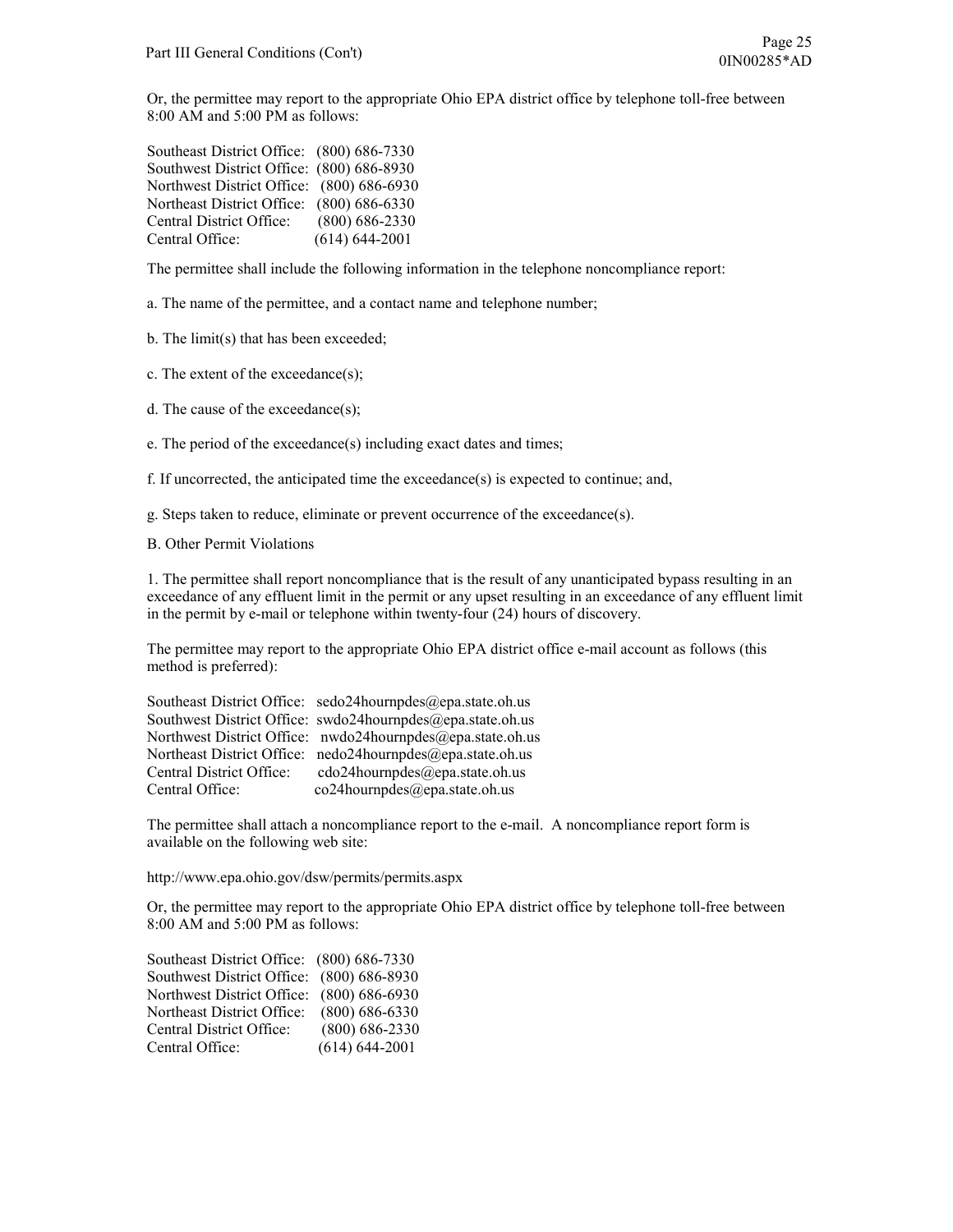The permittee shall include the following information in the telephone noncompliance report:

- a. The name of the permittee, and a contact name and telephone number;
- b. The time(s) at which the discharge occurred, and was discovered;
- c. The approximate amount and the characteristics of the discharge;
- d. The stream(s) affected by the discharge;
- e. The circumstances which created the discharge;
- f. The name and telephone number of the person(s) who have knowledge of these circumstances;
- g. What remedial steps are being taken; and,

h. The name and telephone number of the person(s) responsible for such remedial steps.

2. The permittee shall report noncompliance that is the result of any spill or discharge which may endanger human health or the environment within thirty (30) minutes of discovery by calling the 24-Hour Emergency Hotline toll-free at (800) 282-9378. The permittee shall also report the spill or discharge by e-mail or telephone within twenty-four (24) hours of discovery in accordance with B.1 above.

C. When the telephone option is used for the noncompliance reports required by A and B, the permittee shall submit to the appropriate Ohio EPA district office a confirmation letter and a completed noncompliance report within five (5) days of the discovery of the noncompliance. This follow up report is not necessary for the e-mail option which already includes a completed noncompliance report.

D. If the permittee is unable to meet any date for achieving an event, as specified in a schedule of compliance in their permit, the permittee shall submit a written report to the appropriate Ohio EPA district office within fourteen (14) days of becoming aware of such a situation. The report shall include the following:

- 1. The compliance event which has been or will be violated;
- 2. The cause of the violation;
- 3. The remedial action being taken;
- 4. The probable date by which compliance will occur; and,
- 5. The probability of complying with subsequent and final events as scheduled.

E. The permittee shall report all other instances of permit noncompliance not reported under paragraphs A or B of this section on their monthly DMR submission. The DMR shall contain comments that include the information listed in paragraphs A or B as appropriate.

F. If the permittee becomes aware that it failed to submit an application, or submitted incorrect information in an application or in any report to the director, it shall promptly submit such facts or information.

#### 13. RESERVED

#### 14. DUTY TO MITIGATE

The permittee shall take all reasonable steps to minimize or prevent any discharge in violation of this permit which has a reasonable likelihood of adversely affecting human health or the environment.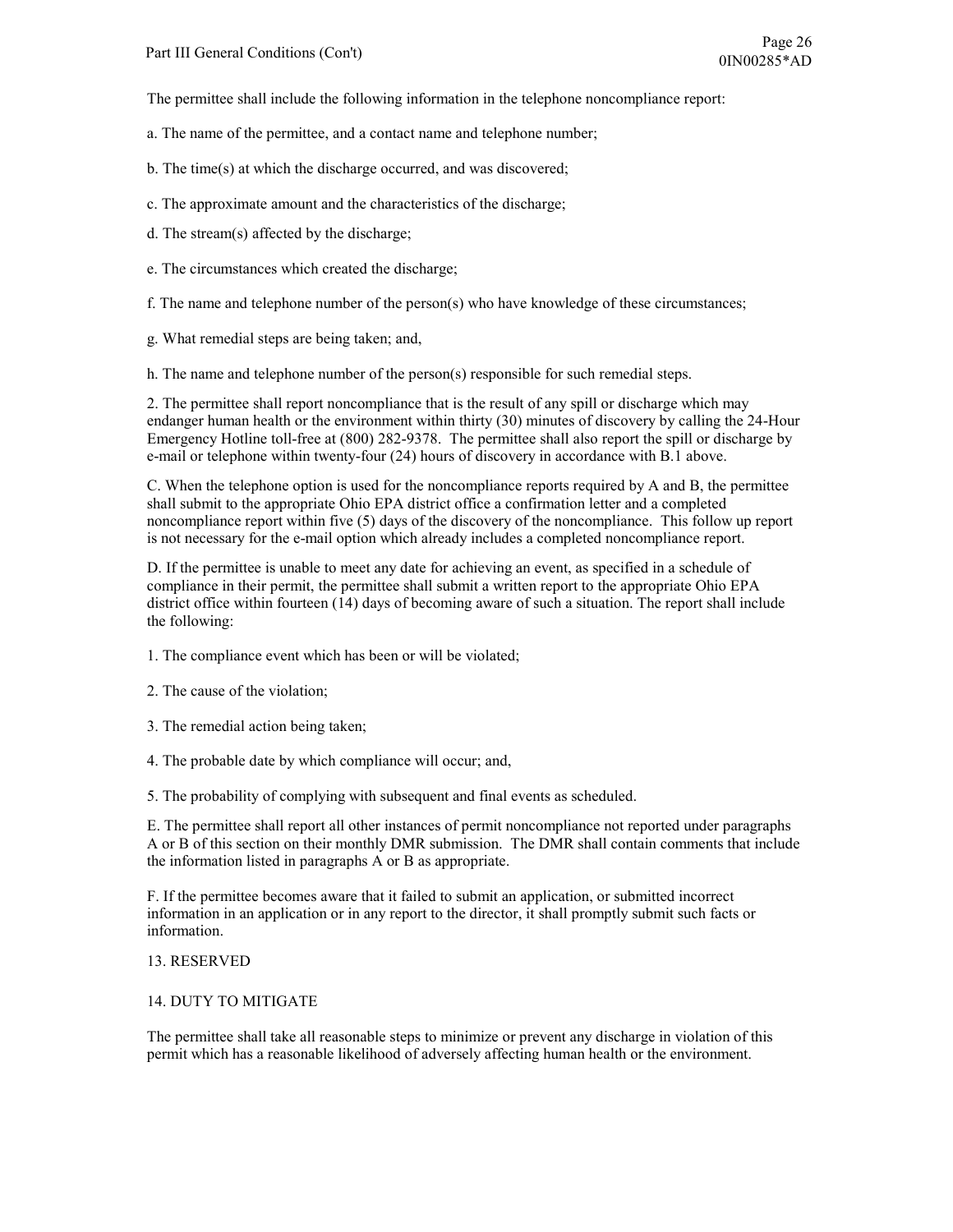### 15. AUTHORIZED DISCHARGES

All discharges authorized herein shall be consistent with the terms and conditions of this permit. The discharge of any pollutant identified in this permit more frequently than, or at a level in excess of, that authorized by this permit shall constitute a violation of the terms and conditions of this permit. Such violations may result in the imposition of civil and/or criminal penalties as provided for in Section 309 of the Act and Ohio Revised Code Sections 6111.09 and 6111.99.

#### 16. DISCHARGE CHANGES

The following changes must be reported to the appropriate Ohio EPA district office as soon as practicable:

A. For all treatment works, any significant change in character of the discharge which the permittee knows or has reason to believe has occurred or will occur which would constitute cause for modification or revocation and reissuance. The permittee shall give advance notice to the Director of any planned changes in the permitted facility or activity which may result in noncompliance with permit requirements. Notification of permit changes or anticipated noncompliance does not stay any permit condition.

B. For publicly owned treatment works:

1. Any proposed plant modification, addition, and/or expansion that will change the capacity or efficiency of the plant;

2. The addition of any new significant industrial discharge; and

3. Changes in the quantity or quality of the wastes from existing tributary industrial discharges which will result in significant new or increased discharges of pollutants.

C. For non-publicly owned treatment works, any proposed facility expansions, production increases, or process modifications, which will result in new, different, or increased discharges of pollutants.

Following this notice, modifications to the permit may be made to reflect any necessary changes in permit conditions, including any necessary effluent limitations for any pollutants not identified and limited herein. A determination will also be made as to whether a National Environmental Policy Act (NEPA) review will be required. Sections 6111.44 and 6111.45, Ohio Revised Code, require that plans for treatment works or improvements to such works be approved by the Director of the Ohio EPA prior to initiation of construction.

D. In addition to the reporting requirements under 40 CFR 122.41(l) and per 40 CFR 122.42(a), all existing manufacturing, commercial, mining, and silvicultural dischargers must notify the Director as soon as they know or have reason to believe:

1. That any activity has occurred or will occur which would result in the discharge on a routine or frequent basis of any toxic pollutant which is not limited in the permit. If that discharge will exceed the highest of the "notification levels" specified in 40 CFR Sections  $122.42(a)(1)(i)$  through  $122.42(a)(1)(iv)$ .

2. That any activity has occurred or will occur which would result in any discharge, on a non-routine or infrequent basis, of a toxic pollutant which is not limited in the permit, if that discharge will exceed the highest of the "notification levels" specified in  $122.42(a)(2)(i)$  through  $122.42(a)(2)(iv)$ .

## 17. TOXIC POLLUTANTS

The permittee shall comply with effluent standards or prohibitions established under Section 307 (a) of the Clean Water Act for toxic pollutants within the time provided in the regulations that establish these standards or prohibitions, even if the permit has not yet been modified to incorporate the requirement. Following establishment of such standards or prohibitions, the Director shall modify this permit and so notify the permittee.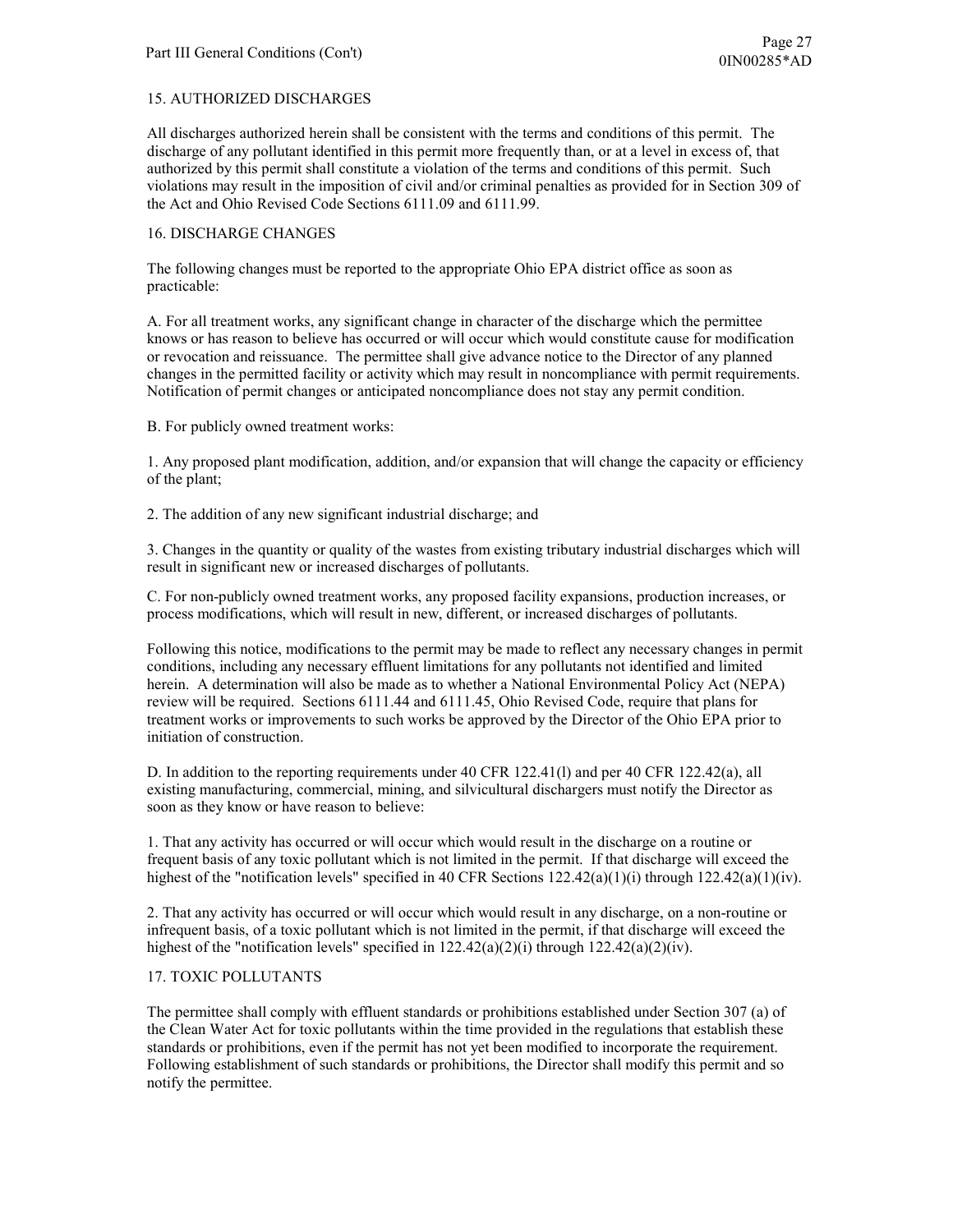### 18. PERMIT MODIFICATION OR REVOCATION

A. After notice and opportunity for a hearing, this permit may be modified or revoked, by the Ohio EPA, in whole or in part during its term for cause including, but not limited to, the following:

1. Violation of any terms or conditions of this permit;

2. Obtaining this permit by misrepresentation or failure to disclose fully all relevant facts; or

3. Change in any condition that requires either a temporary or permanent reduction or elimination of the permitted discharge.

B. Pursuant to rule 3745-33-04, Ohio Administrative Code, the permittee may at any time apply to the Ohio EPA for modification of any part of this permit. The filing of a request by the permittee for a permit modification or revocation does not stay any permit condition. The application for modification should be received by the appropriate Ohio EPA district office at least ninety days before the date on which it is desired that the modification become effective. The application shall be made only on forms approved by the Ohio EPA.

### 19. TRANSFER OF OWNERSHIP OR CONTROL

This permit may be transferred or assigned and a new owner or successor can be authorized to discharge from this facility, provided the following requirements are met:

A. The permittee shall notify the succeeding owner or successor of the existence of this permit by a letter, a copy of which shall be forwarded to the appropriate Ohio EPA district office. The copy of that letter will serve as the permittee's notice to the Director of the proposed transfer. The copy of that letter shall be received by the appropriate Ohio EPA district office sixty (60) days prior to the proposed date of transfer;

B. A written agreement containing a specific date for transfer of permit responsibility and coverage between the current and new permittee (including acknowledgement that the existing permittee is liable for violations up to that date, and that the new permittee is liable for violations from that date on) shall be submitted to the appropriate Ohio EPA district office within sixty days after receipt by the district office of the copy of the letter from the permittee to the succeeding owner;

At anytime during the sixty (60) day period between notification of the proposed transfer and the effective date of the transfer, the Director may prevent the transfer if he concludes that such transfer will jeopardize compliance with the terms and conditions of the permit. If the Director does not prevent transfer, he will modify the permit to reflect the new owner.

#### 20. OIL AND HAZARDOUS SUBSTANCE LIABILITY

Nothing in this permit shall be construed to preclude the institution of any legal action or relieve the permittee from any responsibilities, liabilities, or penalties to which the permittee is or may be subject under Section 311 of the Clean Water Act.

#### 21. SOLIDS DISPOSAL

Collected grit and screenings, and other solids other than sewage sludge, shall be disposed of in such a manner as to prevent entry of those wastes into waters of the state, and in accordance with all applicable laws and rules.

#### 22. CONSTRUCTION AFFECTING NAVIGABLE WATERS

This permit does not authorize or approve the construction of any onshore or offshore physical structures or facilities or the undertaking of any work in any navigable waters.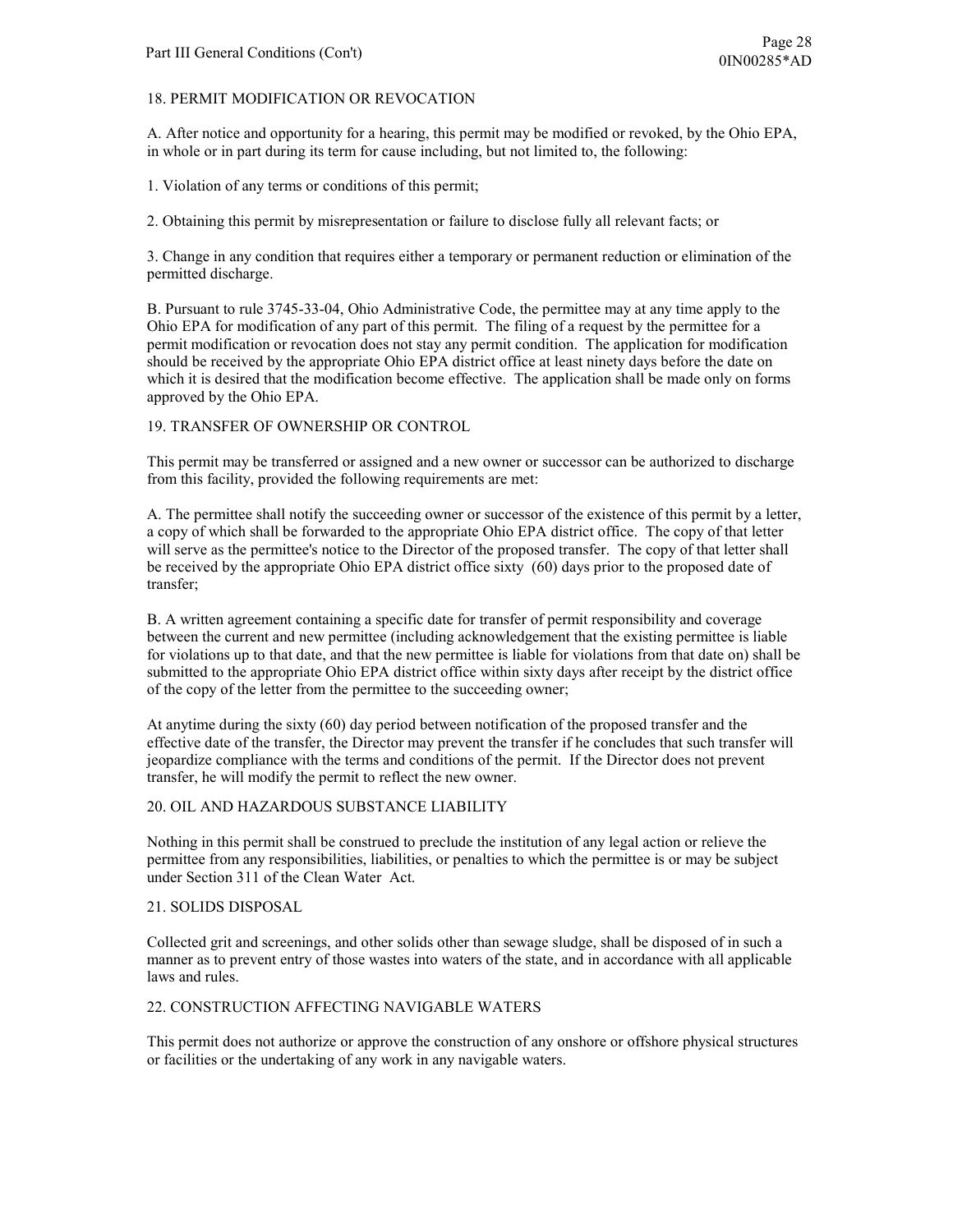# 23. CIVIL AND CRIMINAL LIABILITY

Except as exempted in the permit conditions on UNAUTHORIZED DISCHARGES or UPSETS, nothing in this permit shall be construed to relieve the permittee from civil or criminal penalties for noncompliance.

## 24. STATE LAWS AND REGULATIONS

Nothing in this permit shall be construed to preclude the institution of any legal action or relieve the permittee from any responsibilities, liabilities, or penalties established pursuant to any applicable state law or regulation under authority preserved by Section 510 of the Clean Water Act.

### 25. PROPERTY RIGHTS

The issuance of this permit does not convey any property rights in either real or personal property, or any exclusive privileges, nor does it authorize any injury to private property or any invasion of personal rights, nor any infringement of federal, state, or local laws or regulations.

### 26. UPSET

The provisions of 40 CFR Section 122.41(n), relating to "Upset," are specifically incorporated herein by reference in their entirety. For definition of "upset," see Part III, Paragraph 1, DEFINITIONS.

### 27. SEVERABILITY

The provisions of this permit are severable, and if any provision of this permit, or the application of any provision of this permit to any circumstance, is held invalid, the application of such provision to other circumstances, and the remainder of this permit, shall not be affected thereby.

#### 28. SIGNATORY REQUIREMENTS

All applications submitted to the Director shall be signed and certified in accordance with the requirements of 40 CFR 122.22.

All reports submitted to the Director shall be signed and certified in accordance with the requirements of 40 CFR Section 122.22.

## 29. OTHER INFORMATION

A. Where the permittee becomes aware that it failed to submit any relevant facts in a permit application or submitted incorrect information in a permit application or in any report to the Director, it shall promptly submit such facts or information.

B. ORC 6111.99 provides that any person who falsifies, tampers with, or knowingly renders inaccurate any monitoring device or method required to be maintained under this permit shall, upon conviction, be punished by a fine of not more than \$25,000 per violation.

C. ORC 6111.99 states that any person who knowingly makes any false statement, representation, or certification in any record or other document submitted or required to be maintained under this permit including monitoring reports or reports of compliance or noncompliance shall, upon conviction, be punished by a fine of not more than \$25,000 per violation.

D. ORC 6111.99 provides that any person who violates Sections 6111.04, 6111.042, 6111.05, or division (A) of Section 6111.07 of the Revised Code shall be fined not more than \$25,000 or imprisoned not more than one year, or both.